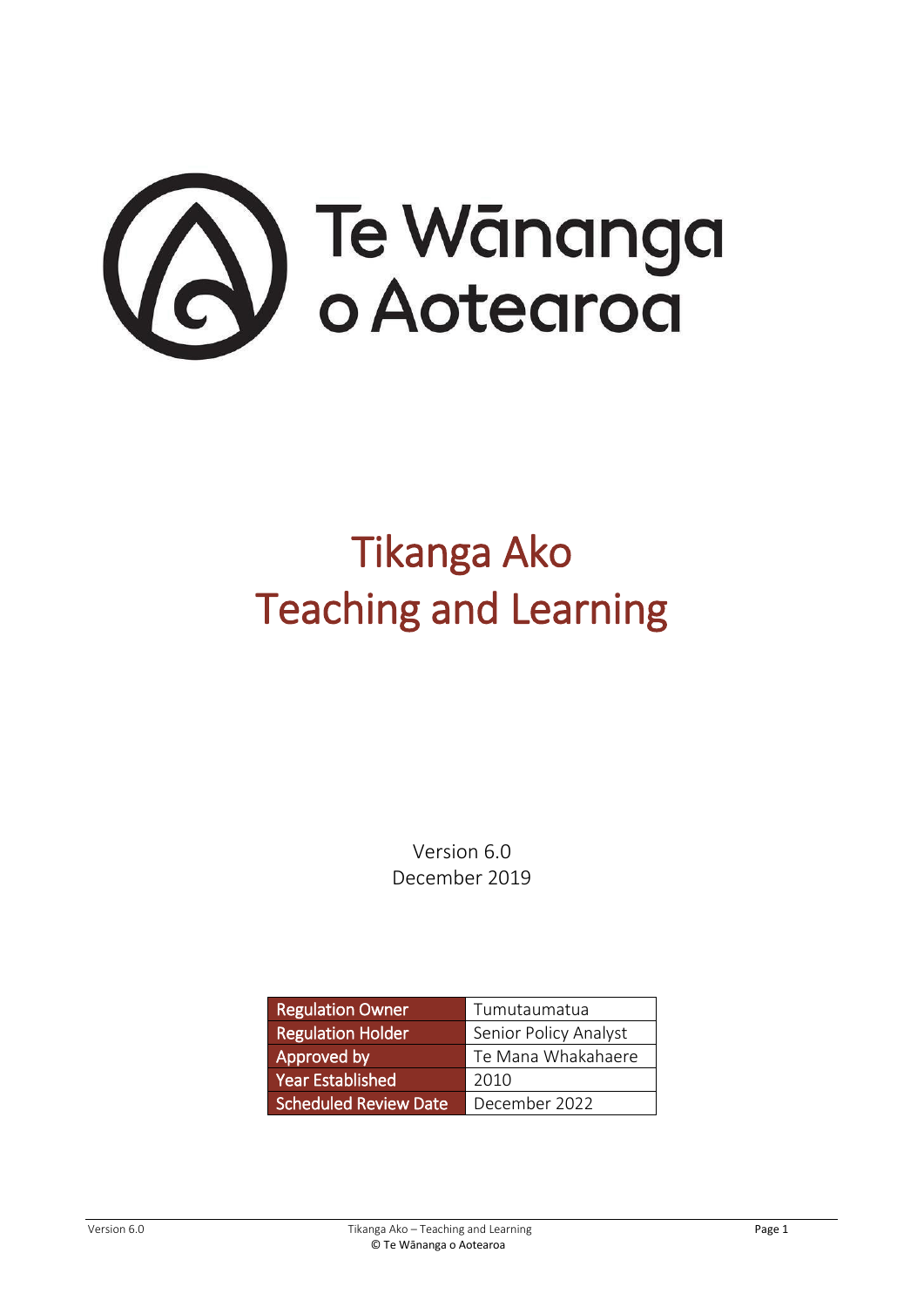### Contents

| 1.  |  |
|-----|--|
|     |  |
| 2.  |  |
|     |  |
|     |  |
| 3.  |  |
| 4.  |  |
| 5.  |  |
|     |  |
|     |  |
|     |  |
|     |  |
|     |  |
| 6.  |  |
|     |  |
|     |  |
|     |  |
|     |  |
| 7.  |  |
| 8.  |  |
| 9.  |  |
| 10. |  |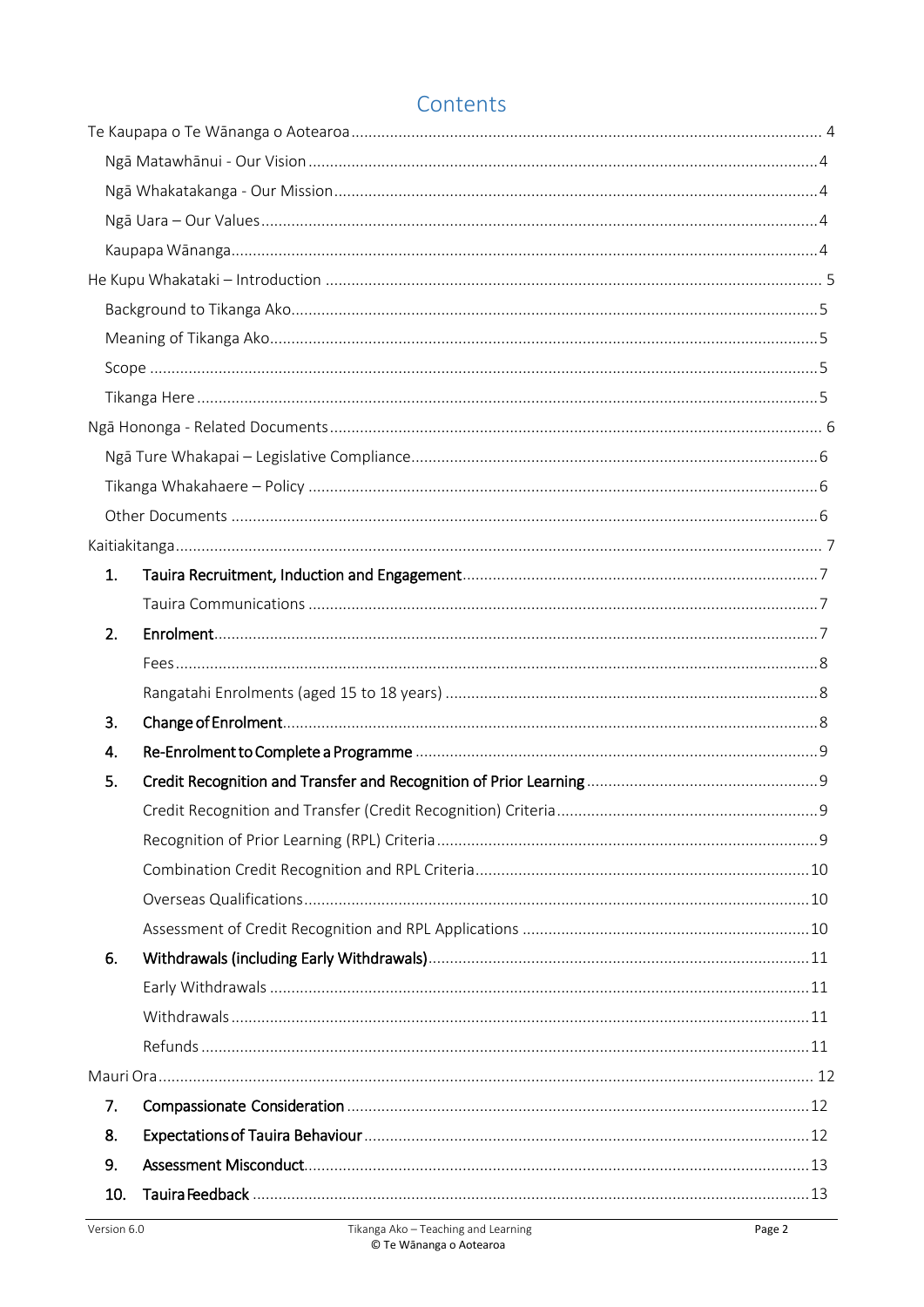| 11. |  |  |  |  |
|-----|--|--|--|--|
|     |  |  |  |  |
|     |  |  |  |  |
|     |  |  |  |  |
|     |  |  |  |  |
| 12. |  |  |  |  |
| 13. |  |  |  |  |
| 14. |  |  |  |  |
| 15. |  |  |  |  |
| 16. |  |  |  |  |
| 17. |  |  |  |  |
|     |  |  |  |  |
| 18. |  |  |  |  |
| 19. |  |  |  |  |
| 20. |  |  |  |  |
| 21. |  |  |  |  |
| 22. |  |  |  |  |
| 23. |  |  |  |  |
|     |  |  |  |  |
| 24. |  |  |  |  |
|     |  |  |  |  |
|     |  |  |  |  |
|     |  |  |  |  |
|     |  |  |  |  |
|     |  |  |  |  |
|     |  |  |  |  |
|     |  |  |  |  |
|     |  |  |  |  |
|     |  |  |  |  |
|     |  |  |  |  |
|     |  |  |  |  |
|     |  |  |  |  |
|     |  |  |  |  |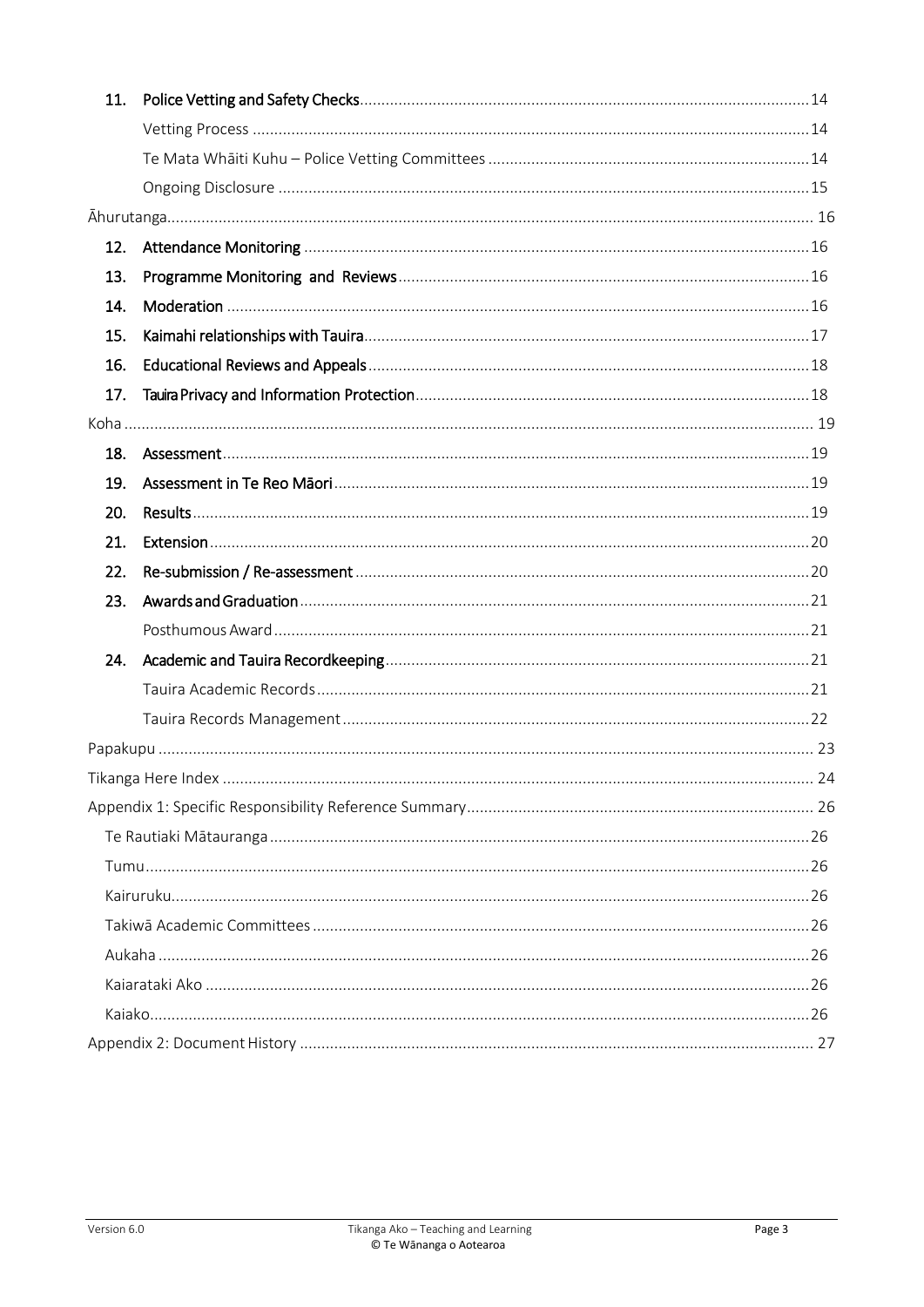### Te Kaupapa o Te Wānanga o Aotearoa

Ngā Matawhānui - Our Vision

<span id="page-3-2"></span><span id="page-3-1"></span><span id="page-3-0"></span>He takapau mātauranga, he whānau huarewa - Whānau transformation through education.

Ngā Whakatakanga - Our Mission

Kia angitu te Tauira - Tauira success.

#### Ngā Uara – Our Values

<span id="page-3-3"></span>

| Te Aroha     | Having regard for one another and those for whom we are responsible and to whom<br>we are accountable.            |
|--------------|-------------------------------------------------------------------------------------------------------------------|
| Te Whakapono | The basis of our beliefs and the confidence that what we are doing is right.                                      |
| Ngā Ture     | The knowledge that our actions are morally and ethically right and that we are acting<br>in an honourable manner. |
| Kotahitanga  | Unity amongst iwi and other ethnicities; standing as one.                                                         |

#### Kaupapa Wānanga

<span id="page-3-4"></span>*Kaitiakitanga:* The constant acknowledgement that participants (includingTeWānangao Aotearoa as aninstitution) at any timeand place are always engaged in relationships with others, their environments and kaupapa.

*Āhurutanga*: The constant acknowledgement that quality spaces mustbeclaimedandmaintainedtoenable activities to be undertaken in an ethical and meaningful way.

*Koha:* The constant acknowledgement that valued contributions are to be given and received responsibly.

*Mauri ora:* The constant acknowledgement that pursuit of wellbeing is at the core of all Te Wānanga o Aotearoa kaupapa and activities.

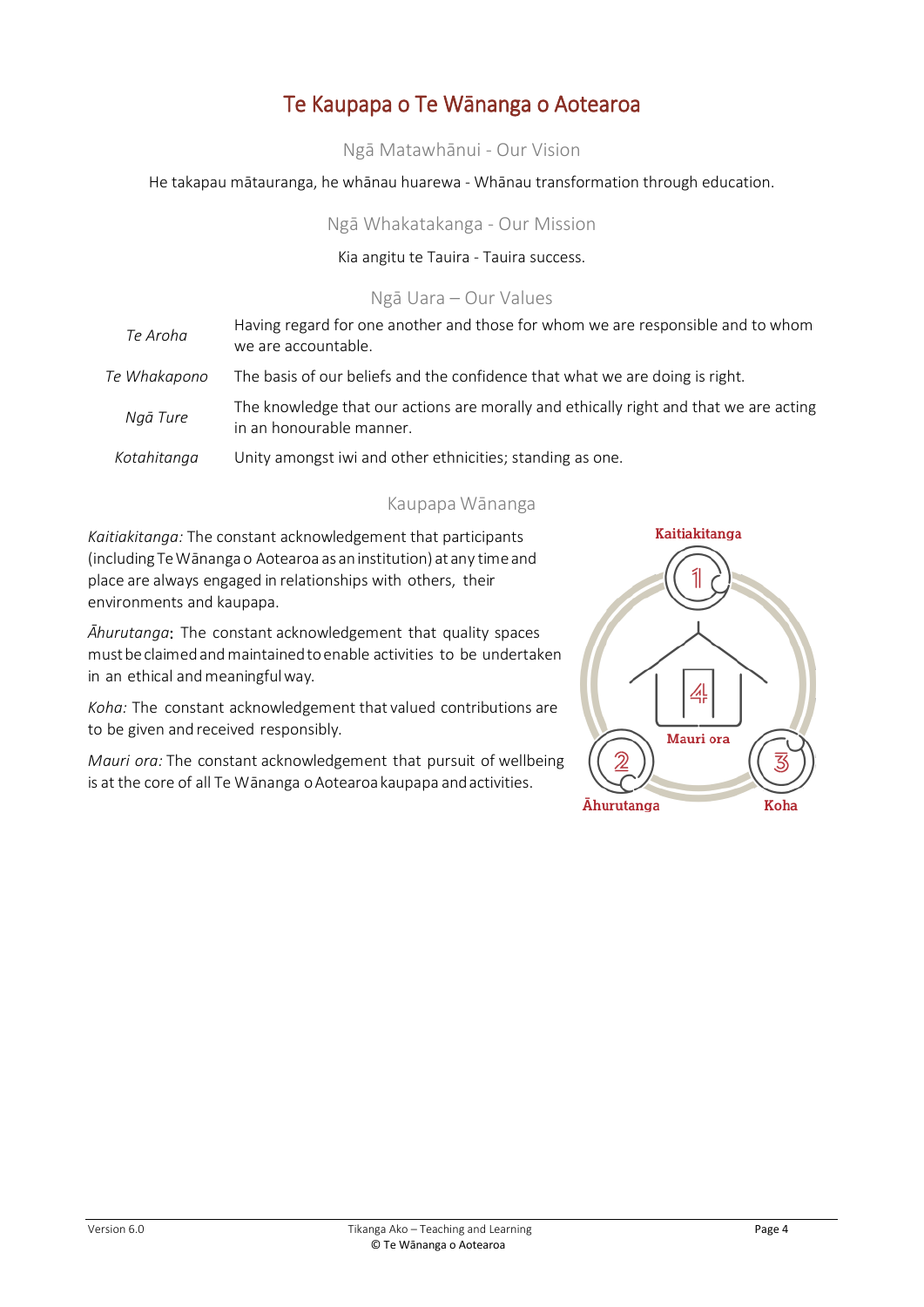### He Kupu Whakataki – Introduction

#### Background to Tikanga Ako

<span id="page-4-1"></span><span id="page-4-0"></span>These Regulations specify the rules that govern the admission, enrolment, and study of a tauira, leading up to the completion of a programme, and award of a qualification.

Regulations of this type for Te Wānanga o Aotearoa were first provided through Te Whenu, and then Tikanga Mātauranga, before the introduction of Tikanga Ako in 2010. In 2011, Ngā Ture - Enrolment Regulations, were amalgamated into Tikanga Ako. In 2019, Tikanga Ako was redeveloped as *Tikanga Ako – Teaching and Learning.*

*Tikanga Ako* contributes to Te Kaupapa Kounga, the Te Wānanga o Aotearoa Quality Management System (QMS), supports Marau (including through Tikanga Ako Marau) and related tikanga whakahaere (Policy).

#### Meaning of Tikanga Ako

<span id="page-4-2"></span>The name of these Regulations, *Tikanga Ako*, is derived from the words, "Tikanga" and "Ako".

Tikanga has as its root, "tika" which relatesto that which is correct and right. The noun "tikanga" can be explained to mean 'the right things to do' and/or 'the correct way to behave' in a given situation.

Ako, is generally explained to mean 'to learn, study, instruct, teach, or advise'. At Te Wānanga o Aotearoa Ako, is generally explained as "Teaching and Learning".

*Tikanga Ako* are about 'the right things to do' and/or 'the correct way to behave', within the context of Ako; teaching and learning (and other associated areas). *Tikanga Ako* are intended to provide direction and ensure safety and wellbeing for Tauira, Kaimahi and other stakeholders.

*Tikanga Ako* are underpinned by NgāUara (as the Values that guide conduct) and Kaupapa Wānanga (the principles that help integrate Ngā Uara into daily practice).

To give effect to Ngā Uara and Kaupapa Wānanga, the provisions of *Tikanga Ako* are categorised by the takepū of Kaupapa Wānanga.

#### Scope

<span id="page-4-3"></span>*Tikanga Ako* specify the rules that govern teaching, learning, and related matters at Te Wānanga o Aotearoa, and will take precedence over any tikanga whakahaere (policy) particularly in the case of any conflict or difference in provisions. However, the following the exceptions to that general precedence do apply, namely:

- Tikanga Ako Marau take precedence over Tikanga Ako in cases where there is a difference between them, unless Te Rautiaki Mātauranga determines otherwise.
- Where a programme leads to an award by a body external to Te Wānanga o Aotearoa, the regulations of the external body shall apply, unless Te Rautiaki Mātauranga determines otherwise.

<span id="page-4-4"></span>Te Rautiaki Mātauranga may also grant exceptions (at its discretion) to any of the provisions of Tikanga Ako.

#### Tikanga Here

As comprehensive Regulations, *Tikanga Ako* covers activities undertaken across several Uepū (Divisions) of Te Wānanga o Aotearoa.

Tikanga Here (Codes of Practice, Procedures or Guidelines etc.) for Tikanga Ako will be prepared (by the Uepū responsible for implementing the provision) and approved, (by the corresponding responsible Tumu), in conjunction with the Tumutaumatua (as the Regulation Owner) and the Senior Policy Analyst (as the Regulation Holder).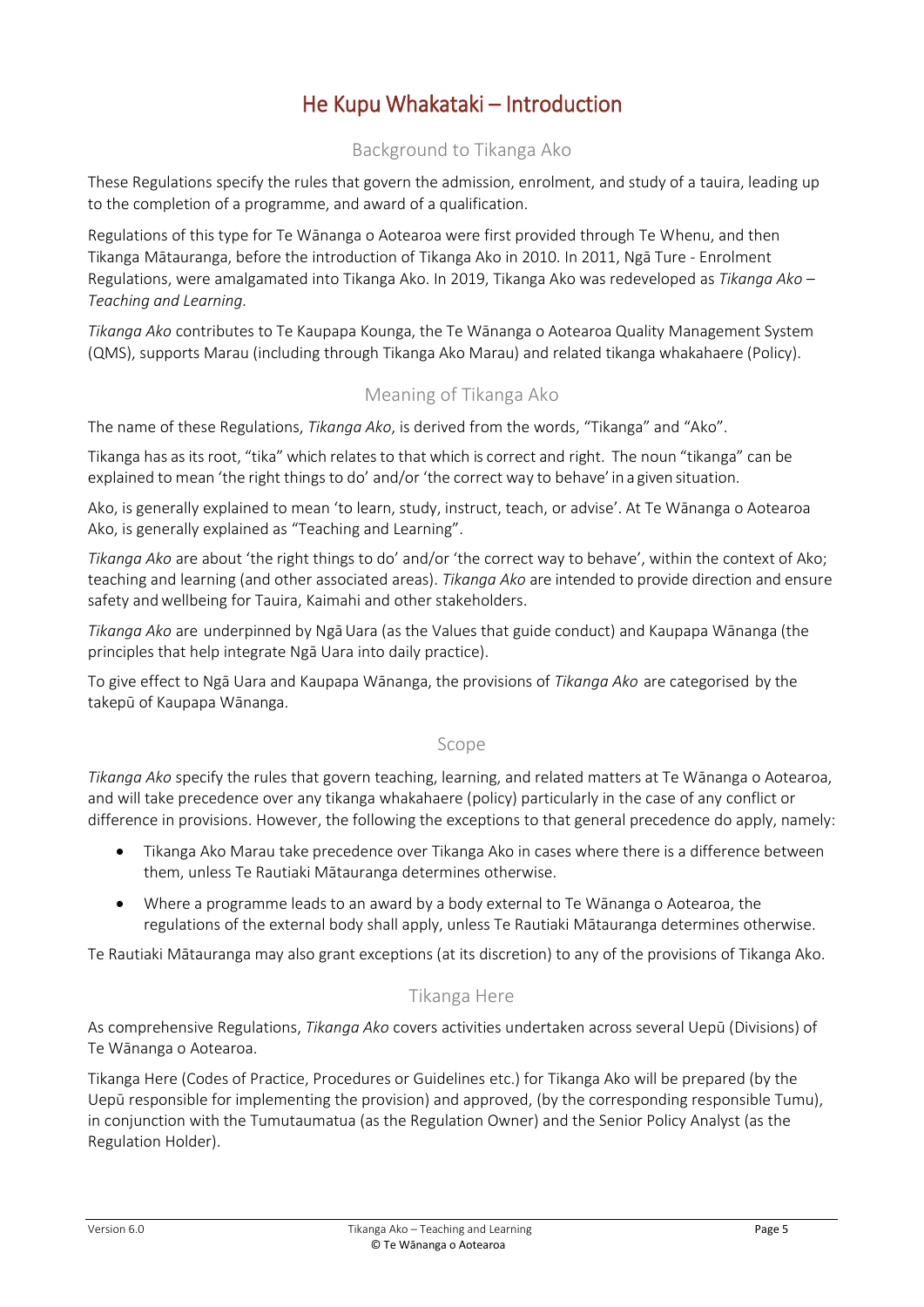### Ngā Hononga - Related Documents

Ngā Ture Whakapai – Legislative Compliance

<span id="page-5-1"></span><span id="page-5-0"></span>The following legislation specifically applies to Tikanga Ako:

- Children's Act 2014
- Education Act 1989
- Human Rights Act 1993
- Official Information Act 1982
- **•** Privacy Act 1993
- Public Records Act 2005

A full list of legislation can be accessed in the Te Wānanga o Aotearoa Ngā Ture Whakapai Register.

#### Tikanga Whakahaere – Policy

<span id="page-5-2"></span>The following Tikanga Whakahaere are specifically related to Tikanga Ako:

- Auahi Kore
- Tiaki Tamariki Child Protection
- Drug and Alcohol
- Health, Safety and Wellbeing
- Information and Communication Technologies
- Intellectual Property
- Library Network and Systems
- **•** Management of Tauira Fees
- Records and Information Management
- **•** Social Media
- Tauira Complaints

All Tikanga Wānanga (Tikanga Whakahaere and Tikanga Here) can be accessed by Kaimahi through Te Kōpua, with selected access to Tauira on the Student Portal.

#### Other Documents

<span id="page-5-3"></span>The following resources support Tikanga Ako:

 $\bullet$  Te Manu – Tauira Handbook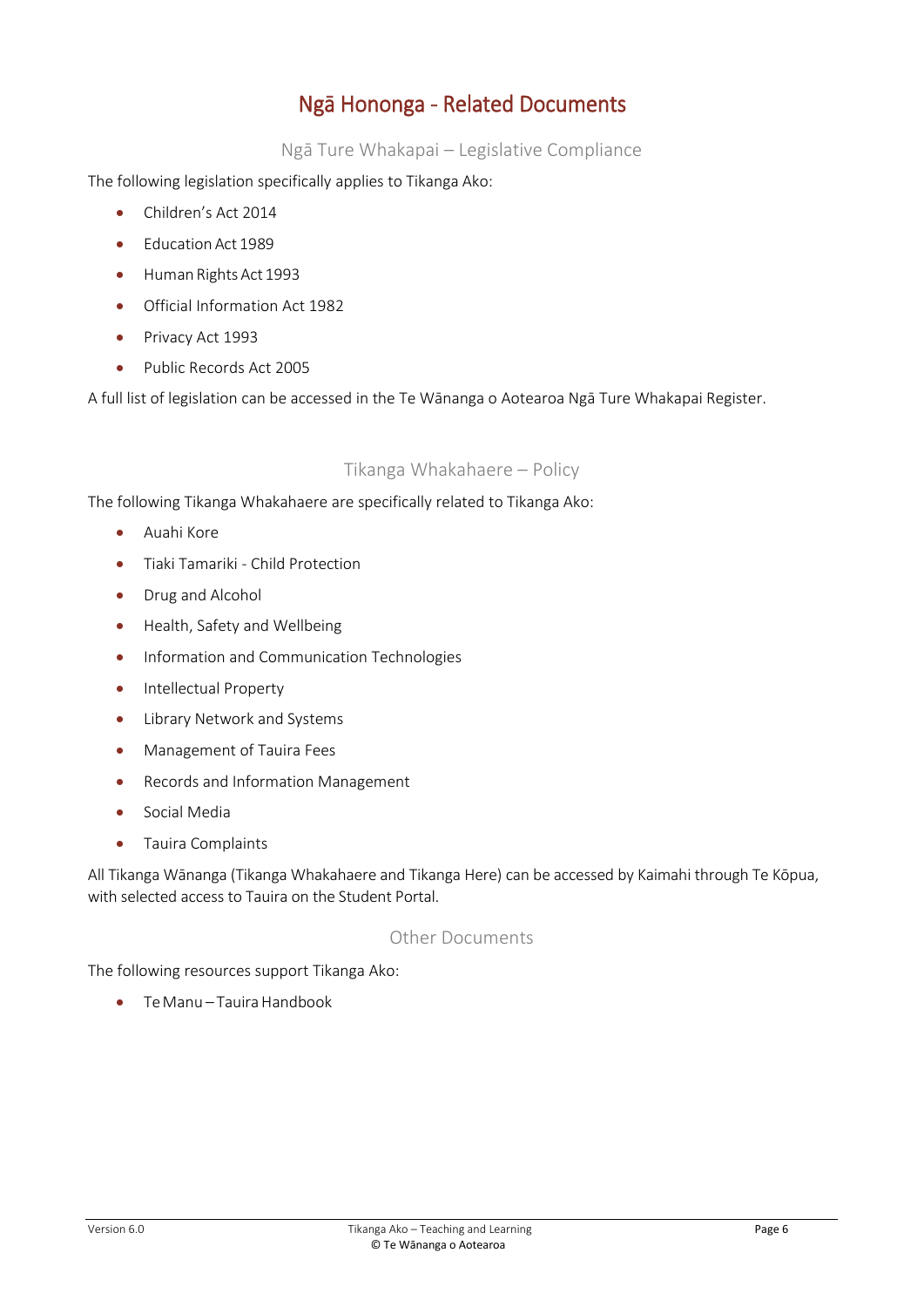### Kaitiakitanga

<span id="page-6-0"></span>*The constant acknowledgement that participants (includingTeWānangao Aotearoaasaninstitution)at any timeand place are always engaged in relationships with others, their environments and kaupapa.*

- <span id="page-6-1"></span>1. Tauira Recruitment, Induction and Engagement
- 1.1 Te Wānanga o Aotearoa is responsible for supporting Tauira to make well-informed enrolment decisions and have the information required to understand their interests and obligations.
- 1.2 Tauira will be informed about Tikanga Ako during recruitment and/or induction, with particular reference to:
	- a. Kaupapa Wānanga,
	- b. Fees and Refunds,
	- c. Changes to Enrolment and Withdrawals,
	- d. Credit Recognition and Recognition of Prior Learning (i.e. to identify kōnae/unit standards which may be eligible for credit recognition and the range of evidence that Tauira may present to support any application),
	- e. Tauira Expectations of Behaviour (including Assessment Misconduct),
	- f. Attendance, and
	- g. Assessment and Extensions.
- 1.3 Tauira will have information regarding enrolment eligibility and entry criteria for each programme made available through the applicable Te Wānanga o Aotearoa marketing and promotional materials and resources.

#### <span id="page-6-2"></span>Tauira Communications

- 1.4 Te Wānanga o Aotearoa will actively communicate with Tauira, and in particular, will communicate in writing (including via email), to confirm enrolment, changes to that enrolment (including withdrawals or early withdrawals), and with regard to any action taken by Te Wānanga o Aotearoa, or application made by the Tauira, under Tikanga Ako.
- <span id="page-6-3"></span>2. Enrolment
- 2.1 Tauira must meet all applicable enrolment eligibility requirements, including those specified by regulatory agencies, namely the New Zealand Qualifications Authority (NZQA) and Tertiary Education Commission (TEC), under Funding Conditions.
- 2.2 Tauira can enrol in one full time programme at a time, but may enrol in an additional part-time programme.
- 2.3 Tauira may only enrol in an additional part-time programme if the academic workload has been considered achievable (as determined by the Takiwā Academic Committee), and the additional enrolment does not exceed EFTS limits in accordance with TEC Funding Conditions.
- 2.4 Tauira enrolments have a Provisional status until all enrolment eligibility requirements and programme entry criteria have been met, and programme delivery is approved to begin, whereupon the enrolment status becomes Current.
- 2.5 Only Tauira with a Current Status will have access to computer, library and learning resources.
- 2.6 Applications to enrol in programmes after the Cut-Off Period will not be accepted. Tauira who have engaged in teaching and learning during the Cut-Off Period, may be enrolled in the programme.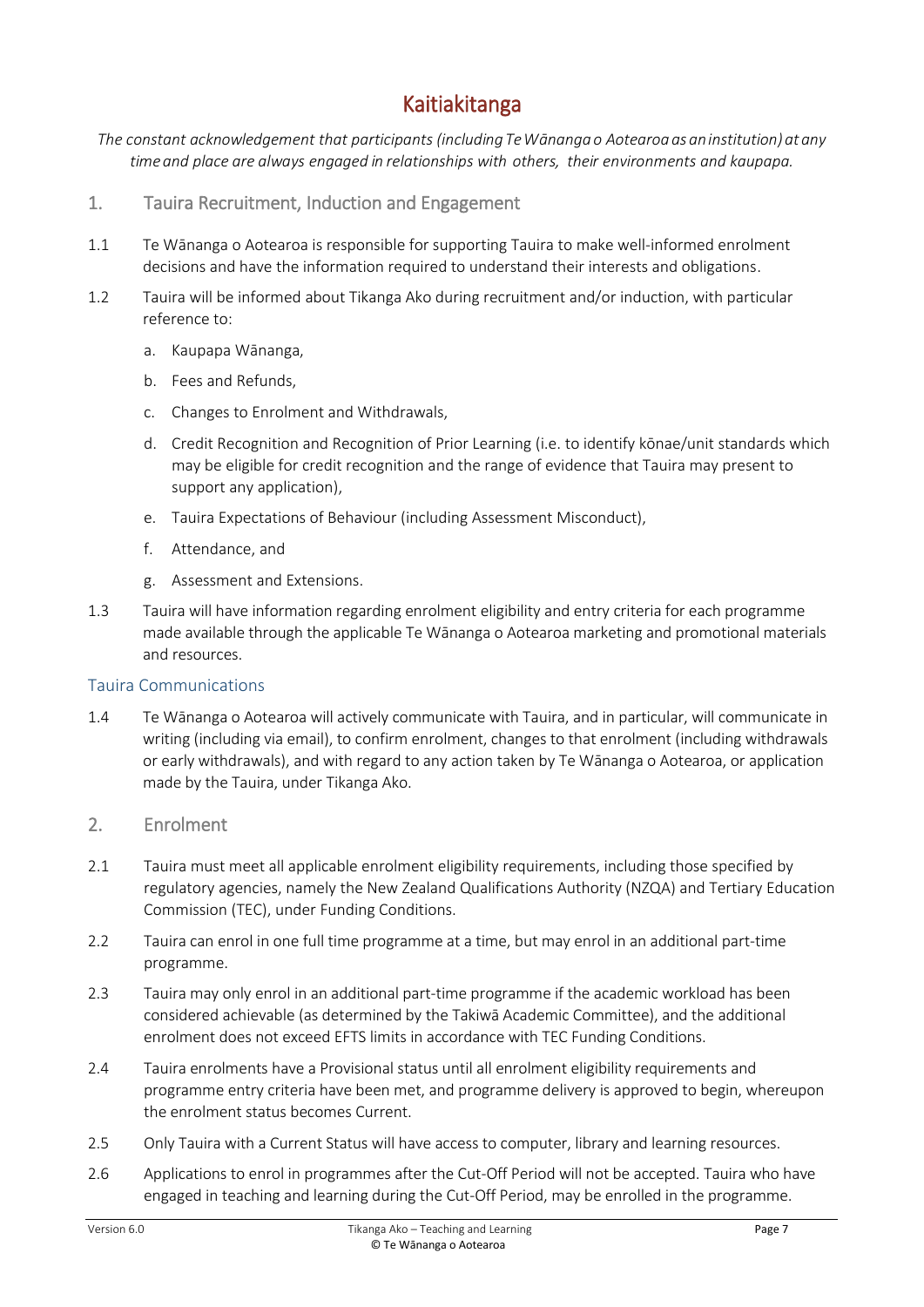#### <span id="page-7-0"></span>Fees

- 2.7 Tauira enrolment is dependent on the payment of fees (as applicable), as provided for by the Management of Tauira Fees Tikanga Whakahaere (Policy).
- 2.8 Tauira who do not pay the required fees, will have their ability to attend classes, noho, or one-day Wānanga; access to online learning platforms; or receipt of programme resources or materials, restricted or withheld.
- 2.9 Tauira who have outstanding fees, charges or resources (including from the library), from a previous year, will not be enrolled until all outstanding fees or charges are paid (or arrangements made for payment), and/or property or resources returned.

#### <span id="page-7-1"></span>Rangatahi Enrolments (aged 15 to 18 years)

- 2.10 Full-time enrolment of 15 year olds Youth Guarantee and SAC.
	- a. Te Wānanga o Aotearoa cannot enrol any 15 year old as a Tauira unless they have a current exemption, from the Ministry of Education, under Section 22(1) of the Education Act 1989.
	- b. If the exemption is approved by the Ministry of Education, the Tauira may be enrolled. If the exemption is not approved, enrolment will be declined.
	- c. For fee paying programmes, parental consent to enrol Tauira under 18 years of age (as per the Terms and Conditions of Enrolment) still applies.
- 2.11 Enrolment of individual secondary students.
	- a. Te Wānanga o Aotearoa may enrol secondary students, however it is not encouraged.
	- b. Enrolments may occur only for part-time study (i.e. up to a maximum of 0.5 EFTS in any one year) and with the appropriate application of funding.
	- c. Before a secondary student is enrolled in a programme, the Aukaha Ako must approve the Kaiako as having completed Police Vetting and being suitable to provide pastoral care and support. Tauira must be interviewed by the Kaiako to ensure they understand the demands of the programme, and that they are likely to successfully complete.
	- d. If Te Wānanga o Aotearoa is satisfied that the Tauira is capable of completing the academic requirements, has a letter of approval from their school Principal (even if learning is outside of school hours), and otherwise meets all other policy provisions, then the Tauira may be enrolled in part-time study.
- <span id="page-7-2"></span>3. Change of Enrolment
- 3.1 Tauira may apply for a Change of Enrolment if they wish to change; programme, delivery site, or kōnae/unit/module/course (add or remove).
- 3.2 Tauira who apply for a change in programme must meet the entry requirements of the new programme they wish to enrol in, with the change of enrolment to be completed within the Cut-Off Period.
- 3.3 Tauira already enrolled, where a programme is being replaced, discontinued or cancelled, will have the right to complete the programme within the time specified in the Marau or be offered an alternative pathway to a similar programme.
- 3.4 Tauira will be advised as soon as possible prior to their start date, where an offering of a programme is cancelled at a specific site, and any fees paid, will be refunded (*See Regulation 6. Withdrawals - Refunds*).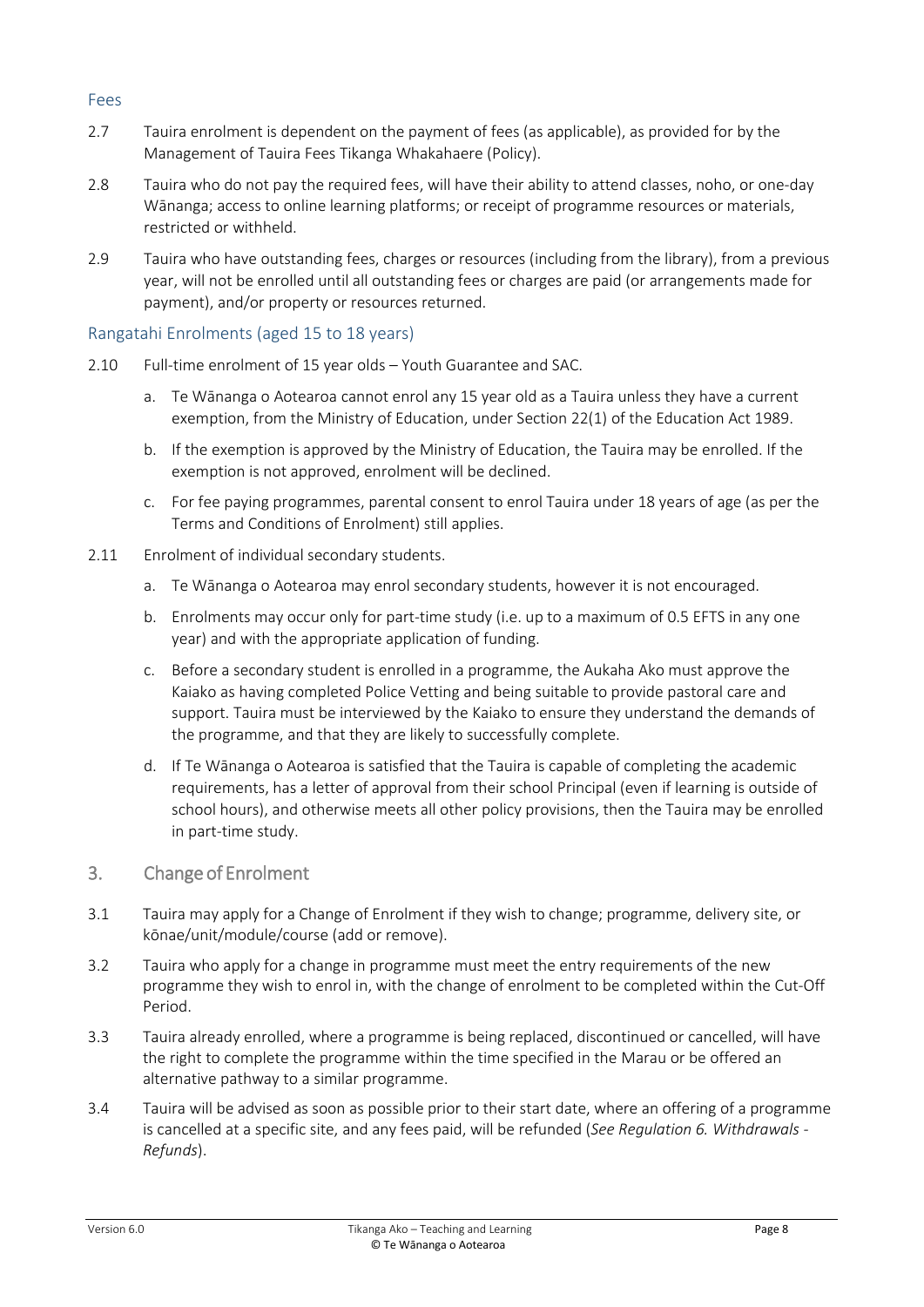- <span id="page-8-0"></span>4. Re-Enrolment to Complete a Programme
- 4.1 Tauira may re-enrol to complete a programme, subject to approval, based on:
	- a. the enrolment history and commitment (of the Tauira) to complete;
	- b. any outstanding fees or any matters related to Expectations of Tauira Behaviour (including whether any disciplinary action has been taken previously); and
	- c. the opportunity for placement (as applicable).
- 4.2 First-time applications to re-enrol are approved by the Kaiarataki Ako, with applications for reenrolment (after previous re-enrolments to complete in the same programme) being approved by the Takiwā Academic Committee.
- 4.3 Takiwā Academic Committees, in addition to the criteria at 4.1, must also consider NZQA programme timeframes, and may also apply special conditions to a re-enrolment to complete.
- 4.4 For fee paying programmes, applicable tuition fees will be charged for all re-enrolments to complete.
- <span id="page-8-1"></span>5. Credit Recognition and Transfer and Recognition of Prior Learning
- 5.1 Te Wānanga o Aotearoa provides for Credit Recognition and Transfer and Recognition of Prior Learning to assist learners to have their relevant learning recognised and credited, and as being equivalent to a part(s) of a programme.
- 5.2 Credit Recognition and Transfer and Recognition of Prior Learning Applications for programmes at Level 7 and above are subject to special criteria, including being assessed by and subject to Kairuruku approval (to ensure the requirements of the Marau), and obligations under Section 253B(3) of the Education Act 1989, are properly met.

#### <span id="page-8-2"></span>Credit Recognition and Transfer (Credit Recognition) Criteria

- 5.3 Credit Recognition and Transfer at Te Wānanga o Aotearoa is completed through either Cross Credit or Credit Transfer.
- 5.4 Cross Credit (CC) applies where Tauira have successfully completed an identical kōnae/unit standard at Te Wānanga o Aotearoa or another recognised education organisation. Cross Credits are identified during pre-enrolment and applied without the need for an Application by the Tauira.
- 5.5 Credit Transfer (CT) applies where Tauira have successfully completed a sufficiently comparable kōnae/unit standard at Te Wānanga o Aotearoa or another recognised education organisation. Criteria for Credit Transfers are as follows:
	- a. Credit Transfers for Achievement-Based assessments (*See Regulation 19. Assessment*) require a minimum 80% match between the previously achieved kōnae/unit standard and the target kōnae/unit standard be established in order for it to be judged as sufficiently comparable.
	- b. Credit Transfers for Competency-Based assessments (*See Regulation 19. Assessment*) require a 100% match between the learning outcomes and all evidence requirements / performance criteria of previously achieved kōnae/unit/ standard and the target kōnae/unit standard be established in order for it to be judged as sufficiently comparable.
- 5.6 The verified official academic record/transcript or the New Zealand Record of Achievement of the Tauira must be provided as evidence in support of Credit Recognition.

#### <span id="page-8-3"></span>Recognition of Prior Learning (RPL) Criteria

5.7 Recognition of Prior Learning applies where Tauira have relevant and current knowledge and skills gained through prior learning (e.g. life experiences or non-formal learning) that meets the learning outcomes for particular kōnae/unit standard(s) of a programme.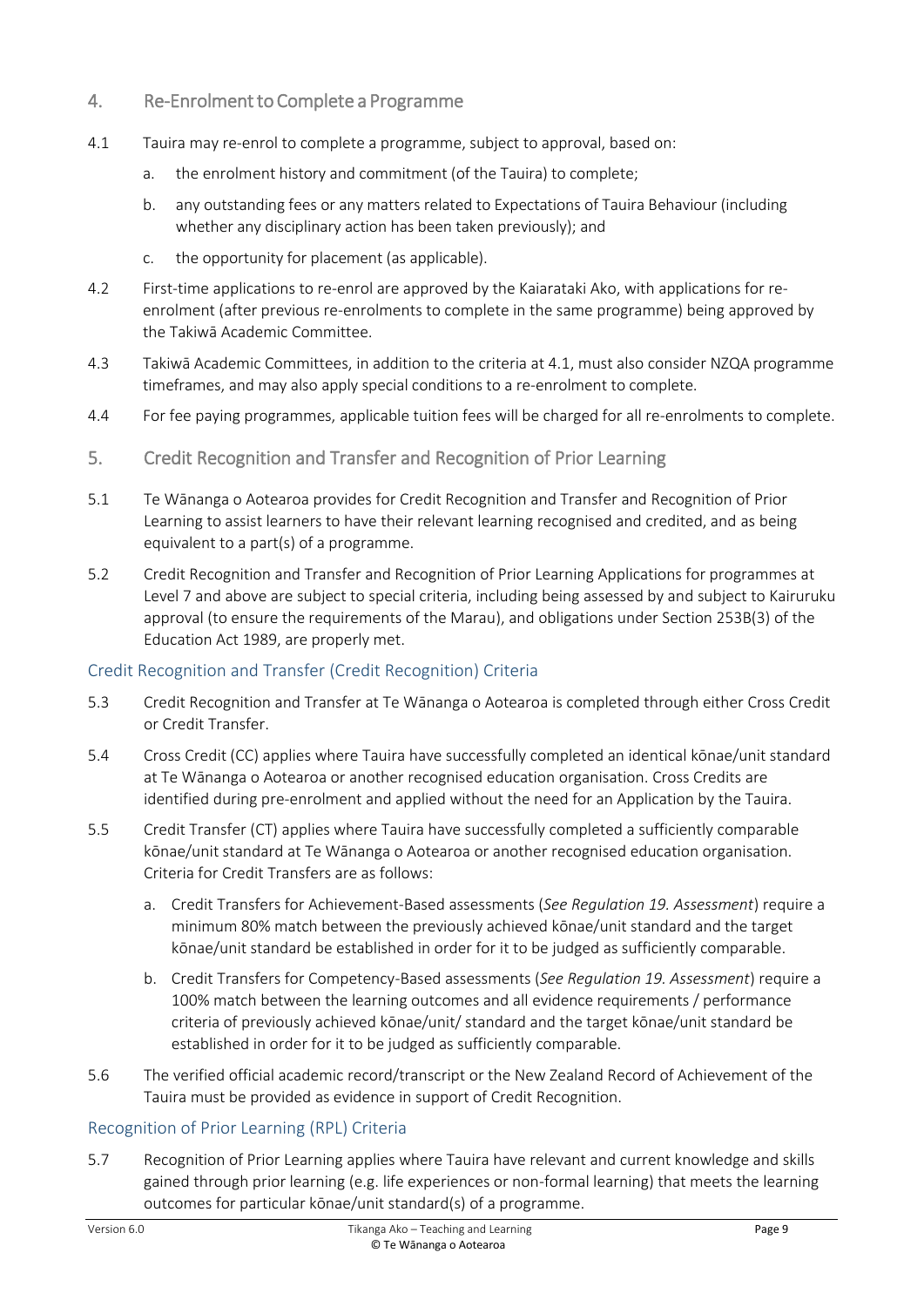- 5.8 Criteria for Recognition of Prior Learning will depend on the credit sought and the nature of the prior learning of the Tauira. To determine achievement of learning outcomes, the Tauira will be required to undertake, in support of their Application, one or more of the following:
	- a. Challenge Test / Practical Assessment, or
	- b. Interview / Professional Conversation, or
	- c. Presentation and review of a Portfolio evidence (in digital and/or physical format).

#### <span id="page-9-0"></span>Combination Credit Recognition and RPL Criteria

- 5.9 Credit recognition that includes a combination of credentialed learning and non-credentialed (e.g. work and life experience etc.) learning will be classified as an RPL.
- 5.10 Where the application for credit recognition uses evidence of Achievement Based assessment and the Target Kōnae/Unit standard is Competency-Based (or vice-versa) credit recognition is not possible unless the previous assessment has a mark of 100% (due to the difference of marking schemes).

#### <span id="page-9-1"></span>Overseas Qualifications

5.11 Tauira with overseas qualifications who apply for credit recognition are required to complete an International Qualification Assessment with the New Zealand Qualifications Authority to determine the equivalence of their overseas qualifications against the New Zealand Qualifications Framework.

#### <span id="page-9-2"></span>Assessment of Credit Recognition and RPL Applications

- 5.12 Applications for Credit Recognition and Recognition of Prior Learning must be supported by evidence which will (as required) be verified to ensure authenticity. Applicants will be advised (as far as practicable) if verification will have cost and timeframe implications.
- 5.13 Takiwā Academic Committees will decide on Credit Recognition Applications, and will consider (as applicable) equivalence in:
	- a. Learning Outcomes and content,
	- b. Credit value and its equivalent notional hours,
	- c. New Zealand Qualification Framework Level,
	- d. Industry Practice or Professional Body requirements,
	- e. Demonstrated Competency, and
	- f. Recency of learning (i.e. the date or period in which the previous learning was achieved to ensure the learning continues to reflect current practice or expectations).
- 5.14 One third (1/3) of the total amount of credits of the programme is the maximum that can be awarded through Credit Recognition and/or RPL and only for complete Kōnae, Papers or Unit Standards. Partial credits will not be awarded.
- 5.15 Variations to the 1/3 provision may be applied where qualification specific requirements are included in the Marau or in response to Professional / Registration Body requirements for programmes which lead to professional registration.
- 5.16 Tauira will be informed of the decision of the Takiwā Academic Committee, and all Credit Recognition documentation will be sent to Tauira Registry at Te Puna Mātauranga for secure storage (*See Regulation 24 Academic and Tauira Recordkeeping*).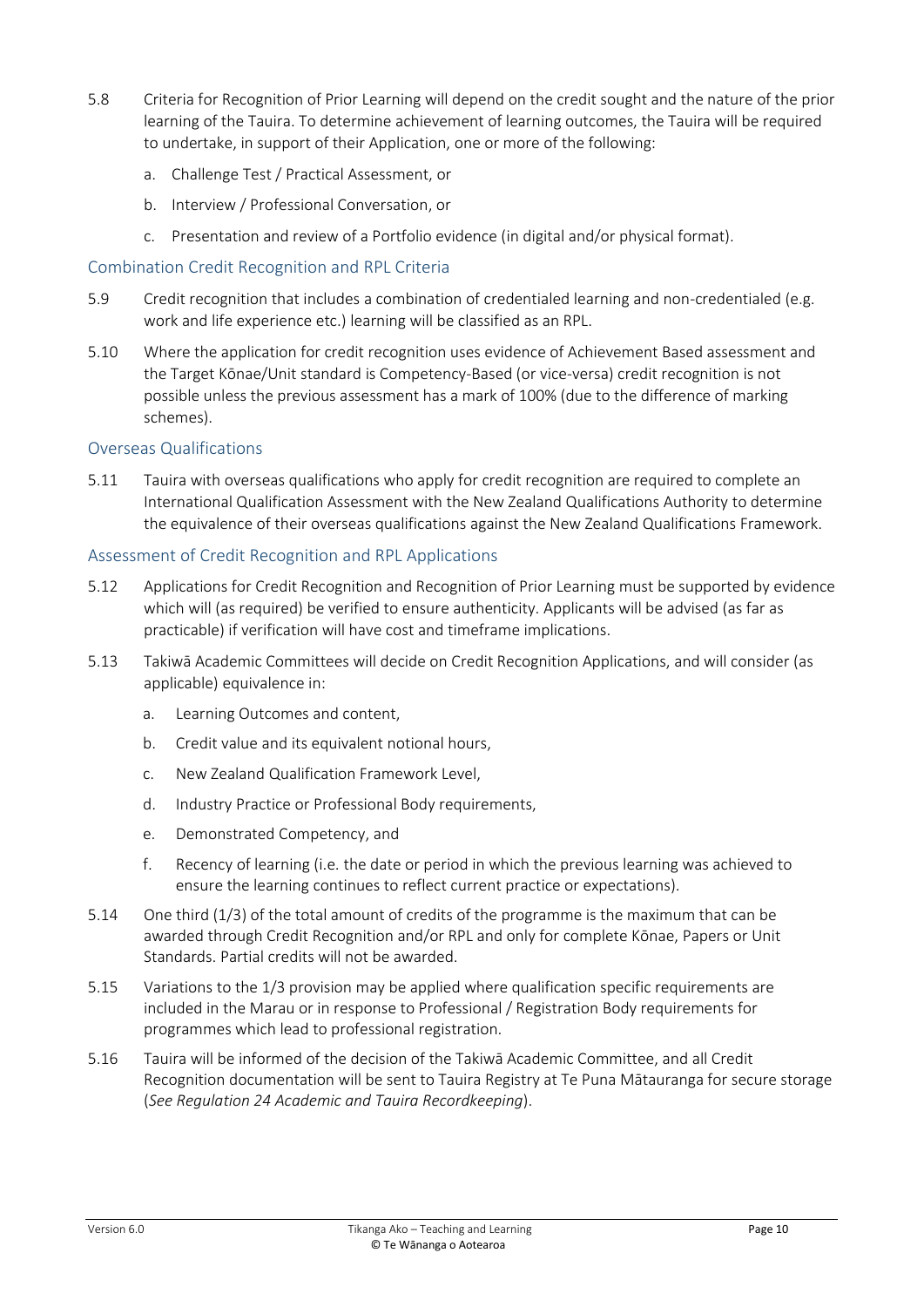#### <span id="page-10-0"></span>6. Withdrawals (including Early Withdrawals)

- 6.1 Tauira may withdraw from their enrolled programme. Withdrawals are designated as either a:
	- a. Early Withdrawal where a Tauira withdraws within the Cut-Off Period, or
	- b. Withdrawal where a Tauira withdraws after the Cut-Off Period.

#### <span id="page-10-1"></span>Early Withdrawals

- 6.2 Tauira who wish to early withdraw must apply in person, by phone or online.
- 6.3 Kaimahi may apply to early withdraw a Tauira, if the Tauira no longer wishes to complete the programme, has not participated / completed induction, is uncontactable, and/or does not meet Expectations of Tauira Behaviour.
- 6.4 Tauira who early withdraw, will have no fees charged, no results recorded, and no funding claimed.

#### <span id="page-10-2"></span>Withdrawals

- 6.5 Tauirawho wish to withdraw must apply in person, by phone or online.
- 6.6 Kaimahi may apply to withdraw a Tauira, if the Tauira has ongoing or unexplained absences (as per the Marau), no achievement progression, is uncontactable, and/or does not meet Tauira Expectations of Behaviour.
- 6.7 Tauira who withdraw may be liable for fees (as applicable), have any completed results recorded, and funding claimed.

#### <span id="page-10-3"></span>Refunds

- 6.8 Tauira are entitled to a refund for fees for early withdrawals (during the Cut-Off Period).
- 6.9 No refunds will be considered after the finish date of the programme, except where a Tauira is withdrawn due to an exceptional circumstances or where the programme is cancelled.
- 6.10 Refunds for fees will be returned to the original payer.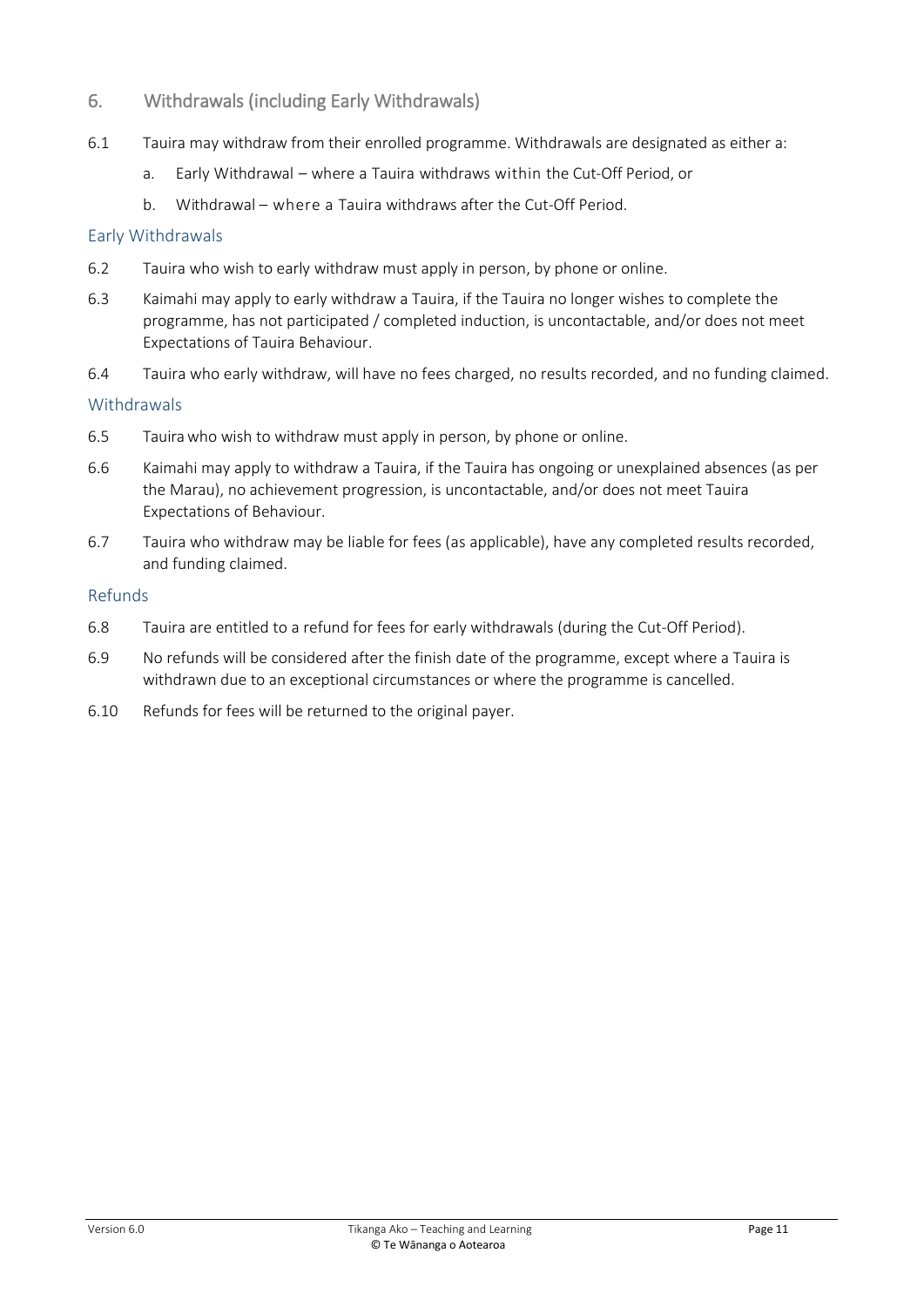### Mauri Ora

<span id="page-11-0"></span>*The constant acknowledgement that pursuit of wellbeing is at the core of all Te Wānanga oAotearoa kaupapa andactivities.*

#### <span id="page-11-1"></span>7. Compassionate Consideration

- 7.1 Te Wānanga o Aotearoa is committed to support Tauira to achieve including through providing for compassionate consideration in circumstances where Tauira, as the result of medical, bereavement or some other exceptional circumstances beyond their control, are prevented from preparing, completing or attending an assessment and are unable to complete an alternative assessment.
- 7.2 Compassionate consideration does not apply to placements or home-based learning programmes.
- 7.3 Tauirawho apply for compassionate consideration will need to have completed atleast 30%ofthe total assessablework, and supply relevant evidence (including evidence of completed work).
- 7.4 Takiwā Academic Committees will decide on applications for compassionate consideration on a caseby-case basis, including for Programmes at Level 7 or above.
- 7.5 Tauira granted compassionate consideration will be awarded no higher than an 'achieved' result, with compassionate consideration being limited to a total of three assessments per enrolment.
- <span id="page-11-2"></span>8. Expectations of Tauira Behaviour
- 8.1 Te Wānanga o Aotearoa is committed to providing a safe learning environment for Tauira, Kaimahi, and other members of the Te Wānanga o Aotearoa community, regardless of location or medium (whether on campus, off campus, online or via other electronic media) through Expectations of Tauira Behaviour.
- 8.2 Expectations of Tauira Behaviour reflect Ngā Uara (as the values that guide conduct) and Kaupapa Wānanga (the principles that help integrate Ngā Uara into daily practice).
- 8.3 Tauira behaviour that does not meet Expectations, or Tauira behaving in any way without reasonable cause in the circumstances, specifically includes, but is not limited to:
	- a. Insulting, threatening or bullying someone;
	- b. Sexually harassing someone;
	- c. Harassing someone because of their age, ethnicity, cultural beliefs and practices, gender, gender identity, sexual orientation, disability, religious or spiritual beliefs;
	- d. Disobeying reasonable directions or instructions;
	- e. Bribery;
	- f. Damaging or stealing property belonging to Te Wānanga o Aotearoa, Kaimahi or other Tauira;
	- g. Breaching the Te Wānanga o Aotearoa Drug and Alcohol Tikanga Whakahaere;
	- h. Possessing a weapon;
	- i. Breaching the Te Wānanga o Aotearoa Information and Communication Technologies Tikanga Whakahaere; or
	- j. Any other behaviour which is likely to bring Te Wānanga o Aotearoa into disrepute.
- 8.4 Behaviour that does not meet Expectations will be addressed by Te Wānanga o Aotearoa and may result in disciplinary action, which may include but is not limited to:
	- a. Reprimand;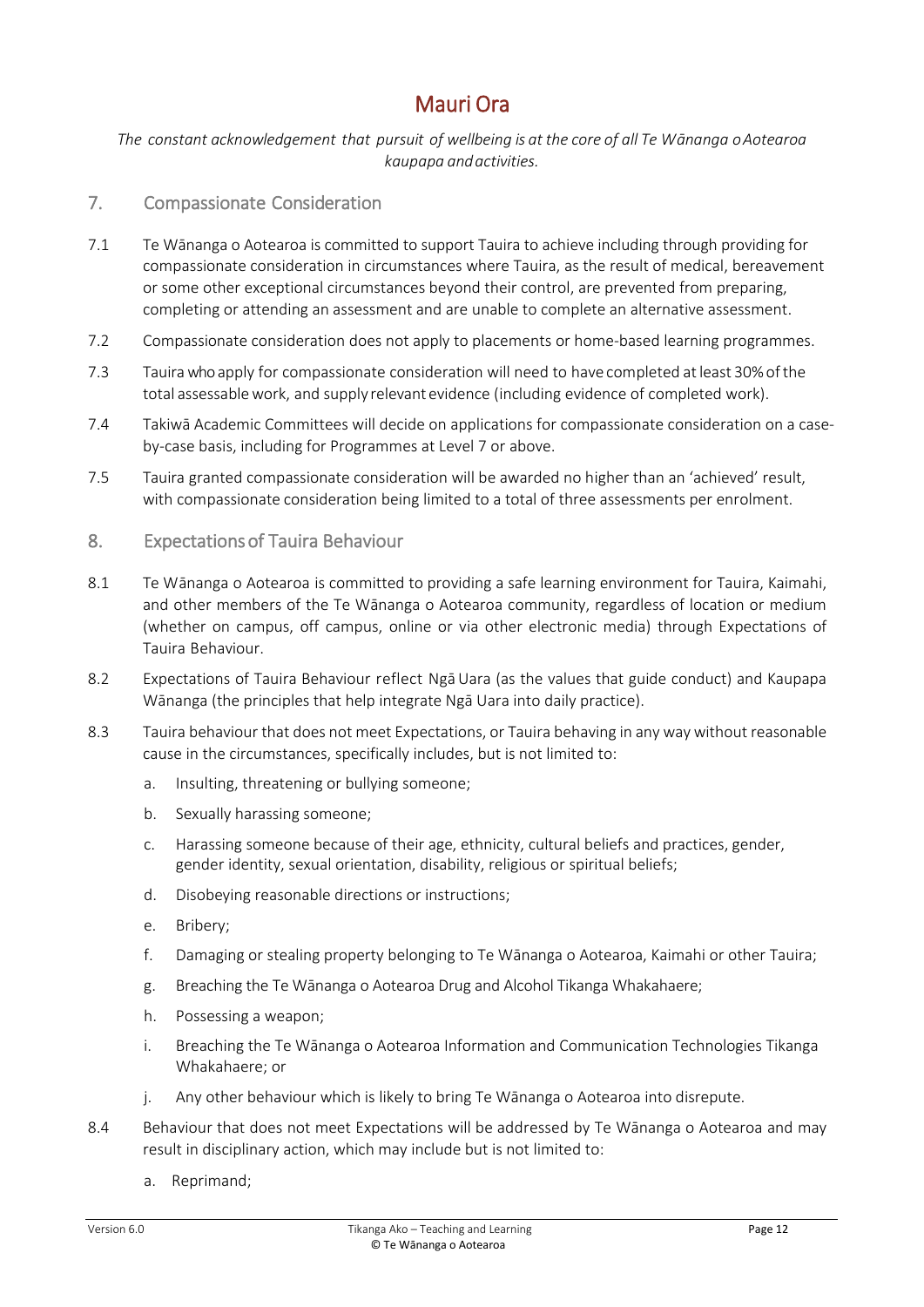- b. Restitution in respect of property stolen, lost, or damaged, or costs otherwise incurred by Te Wānanga o Aotearoa;
- c. Unpaid community service; and/or
- d. Limits or restrictions on programme participation.
- 8.5 Restrictions on programme participation may also be applied while Tauira behaviour is being investigated.
- 8.6 Serious instances of behaviour that does not meet Expectations can result in the cancellation of enrolment, and the Tauira being withdrawn or early withdrawn (as applicable). Matters may also be referred to external agencies (including the Police).
- 8.7 Other matters which arise or are discovered, as a result of investigating and/or resolving behaviour that does not meet Expectations, and which may be reportable as required by law, will also be referred to external agencies.
- <span id="page-12-0"></span>9. Assessment Misconduct
- 9.1 Assessment Misconduct involves any behaviour to obtain credit in assessment without complying with the requirements of that assessment. Assessment Misconduct includes but is not limited to:
	- a. plagiarism (e.g. copying text, ideas, concepts, images, etc., without providing accurate acknowledgment of the source of the information);
	- b. dishonest practices (e.g. working with others when it is not permitted, using or stealing assignments or work which belong to another Tauira); and/or
	- c. non- compliance with assessment instructions (e.g. using unauthorised notes or materials in assessments).
- 9.2 Restrictions on programme participation may also be applied while assessment misconduct is being investigated.
- 9.3 A finding of assessment misconduct will result in penalties affecting the assessment as well as other disciplinary action, which can include but is not limited to:
	- a. a reduction in marks or disallowing an assignment(s),
	- b. not being able to complete the kōnae,
	- c. not being able to continue or complete the programme, and/or
	- d. other disciplinary action under Tauira Expectations of Behaviour.
- 9.4 Serious instances of assessment misconduct can result in the cancellation of enrolment, and the Tauira being withdrawn.
- <span id="page-12-1"></span>10. Tauira Feedback
- 10.1 Tauira Feedback on satisfaction with their programme and the organisation will be invited and the findings communicated to Tauira, Kaimahi and stakeholders.
- 10.2 Tauira Feedback captures the learner's voice and informs the organisation of the opportunities, challenges and improvements required to ensure the quality of Tauira experiences and outcomes.
- 10.3 Tauira Feedback will be sought from current Tauira and graduate Tauira at least once a year.
- 10.4 An annual reporting schedule of national Tauira Feedback initiatives will be maintained by National Tauira Services Team with data used to support and feed into programme reviews, consistency reviews, reaccreditation and programme audits, alongside organisational strategies.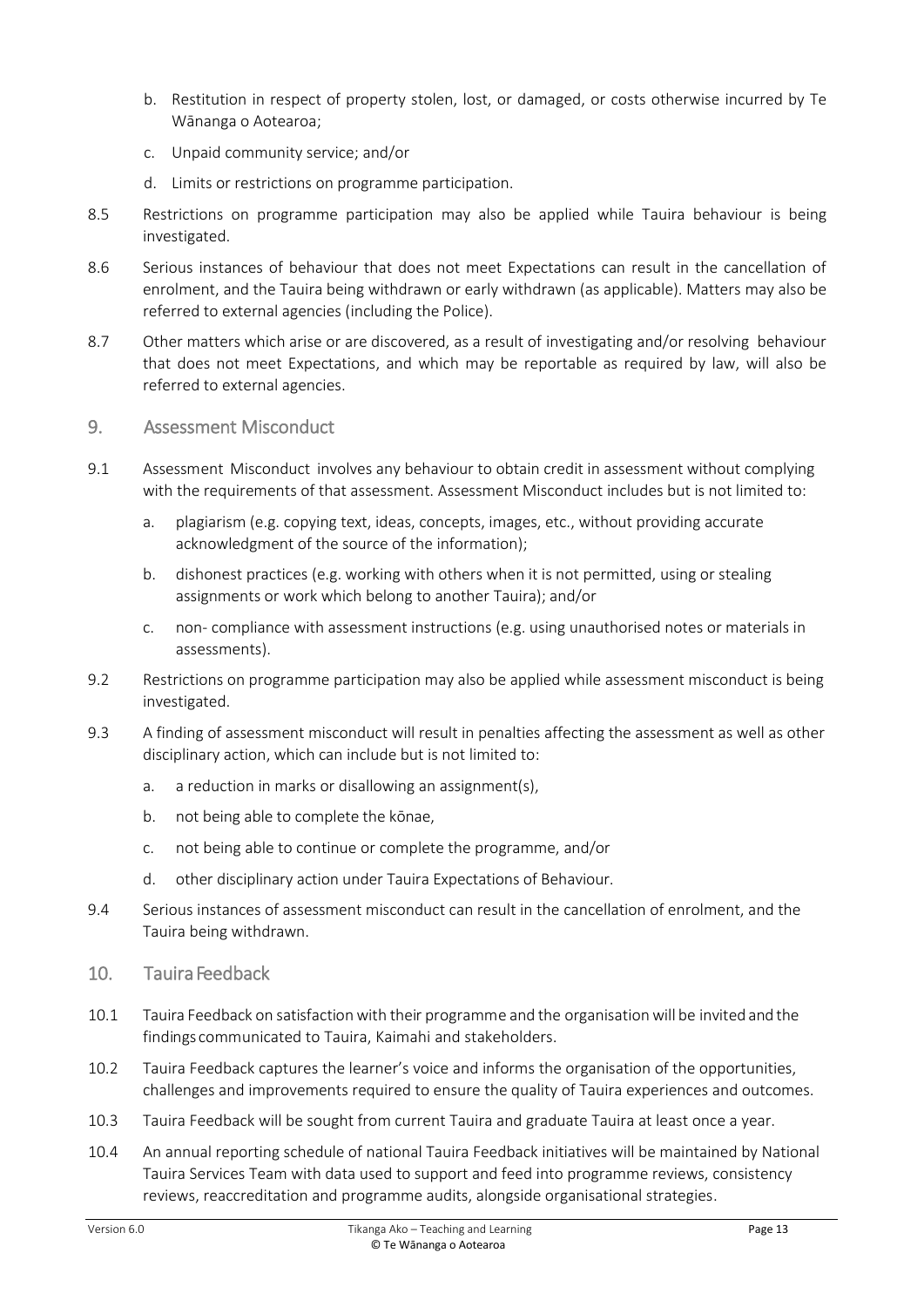- 10.5 Tauira Feedback will also be undertaken as part of Programme Monitoring (*See Regulation 13: Programme Monitoring and Reviews*) through Programme Evaluations that are administered by Kairuruku and Kaiako. Any findings will be properly communicated to Tauira, Kaimahi and other stakeholders (as appropriate).
- 10.6 All Tauira Feedback (including associated data and findings) will be properly and appropriately analysed, disseminated and kept secure.
- <span id="page-13-0"></span>11. Police Vetting and Safety Checks
- 11.1 Te Wānanga o Aotearoa undertakes police vetting and safety checks, to reduce the risk of harm to children and others, provide confidence to stakeholders (in particular external professional bodies), and to ensure graduate Tauira are placed to meet and complete programme requirements. Police Vetting is carried out through the New Zealand Police Vetting Service (NZPVS).
- 11.2 Police vetting and safety checks only apply to programmes which require it as part of entry criteria.
- 11.3 Te Wānanga o Aotearoa reserves the right to decline enrolment should an applicant's NZPVS results or corresponding safety check be such that they are considered unsuitable for the programme.
- 11.4 Te Wānanga o Aotearoa does not accept any liability where a Tauira is unable to complete the programme due to the implications of information disclosed through police vetting.
- 11.5 Te Wānanga o Aotearoa does not represent Tauira or accept liability associated with Tauira applying for professional registration with any external professional bodies.

#### <span id="page-13-1"></span>Vetting Process

- 11.6 All applicant Tauira are allocated a Police Vetting category (1-4) according to the Te Wānanga o Aotearoa NZPVS Results Matrix. The Te Wānanga o Aotearoa NZPVS Results Matrix is reviewed annually in consultation with the Senior Policy Analyst and Senior Legal Adviser.
- 11.7 Applicants at Category 1 and 2 may proceed to complete enrolment while applicants at Category 3 and 4, are required to undergo further review by a Te Mata Whāiti Kuhu Committee to consider the suitability of the applicant to enrol.
- 11.8 All information relating to police vetting will be kept secure and confidential, in accordance with the police vetting approved agency agreement and the Privacy Act 1993.

#### <span id="page-13-2"></span>Te Mata Whāiti Kuhu – Police Vetting Committees

- 11.9 Te Mata Whāiti Kuhu Committees are established by Te Rautiaki Mātauranga for each programme which requires police vetting. Programme specific Te Mata Whāiti Kuhu Committees are established to ensure appropriate professional subject matter expertise. The Terms of Reference and membership of the respective Te Mata Whāiti Kuhu Committees are approved by Te Rautiaki Mātauranga.
- 11.10 Te Mata Whāiti Kuhu Committees consider the suitability of applicants at Category 3 and 4 (through a review of documents and interviews). If after consideration, the relevant Te Mata Whāiti Kuhu Committee considers the applicant to be suitable for enrolment, applicants at Category 3 may be enrolled, subject to any special conditions. For applicants at Category 4 who are considered suitable by Te Mata Whāiti Kuhu Committees, approval to enrol must be requested and received from Te Rautiaki Mātauranga.
- 11.11 Applicants at Category 3 or 4 viewed or assessed as being a high risk or unsuitable (by the relevant Te Mata Whāiti Kuhu Committees), or who have results related to restrictions included in the Children's Act 2014, will not be enrolled in the respective programme.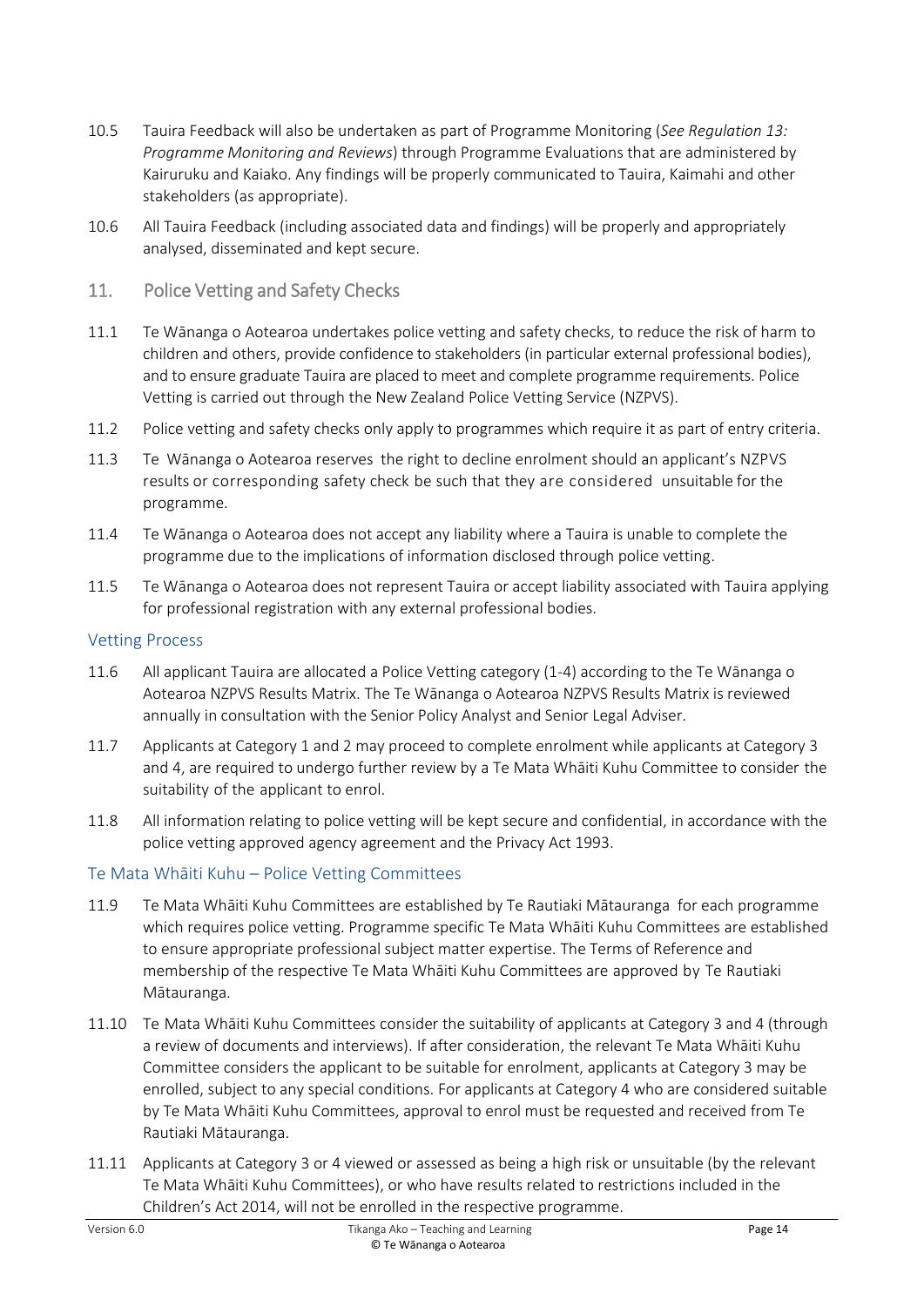#### <span id="page-14-0"></span>Ongoing Disclosure

- 11.12 Police vetting and safety checks for enrolled Tauira are undertaken each year (or at intervals specified in the Tikanga Ako Marau) to ensure Tauira information remains current.
- 11.13 Tauira are also required to agree to disclose or notify Te Wānanga o Aotearoa (from enrolment) of any involvement of any kind they may have in any investigation or criminal activity (including history) that may impact on their ongoing eligibility for enrolment, placement or continuation on the programme.
- 11.14 Te Wānanga o Aotearoa may withdraw a Tauira from a programme (subject to Police Vetting) at any time should any information of this nature be obtained, and which is deemed to adversely impact the safety risk assessment of the Tauira, regardless of how the information was obtained.
- 11.15 If Tauira do not provide information directly, this will be included as a relevant factor when considering whether to withdraw a Tauira. However, Te Wānanga o Aotearoa will endeavour to reasonably verify the information with Tauira before making such a decision.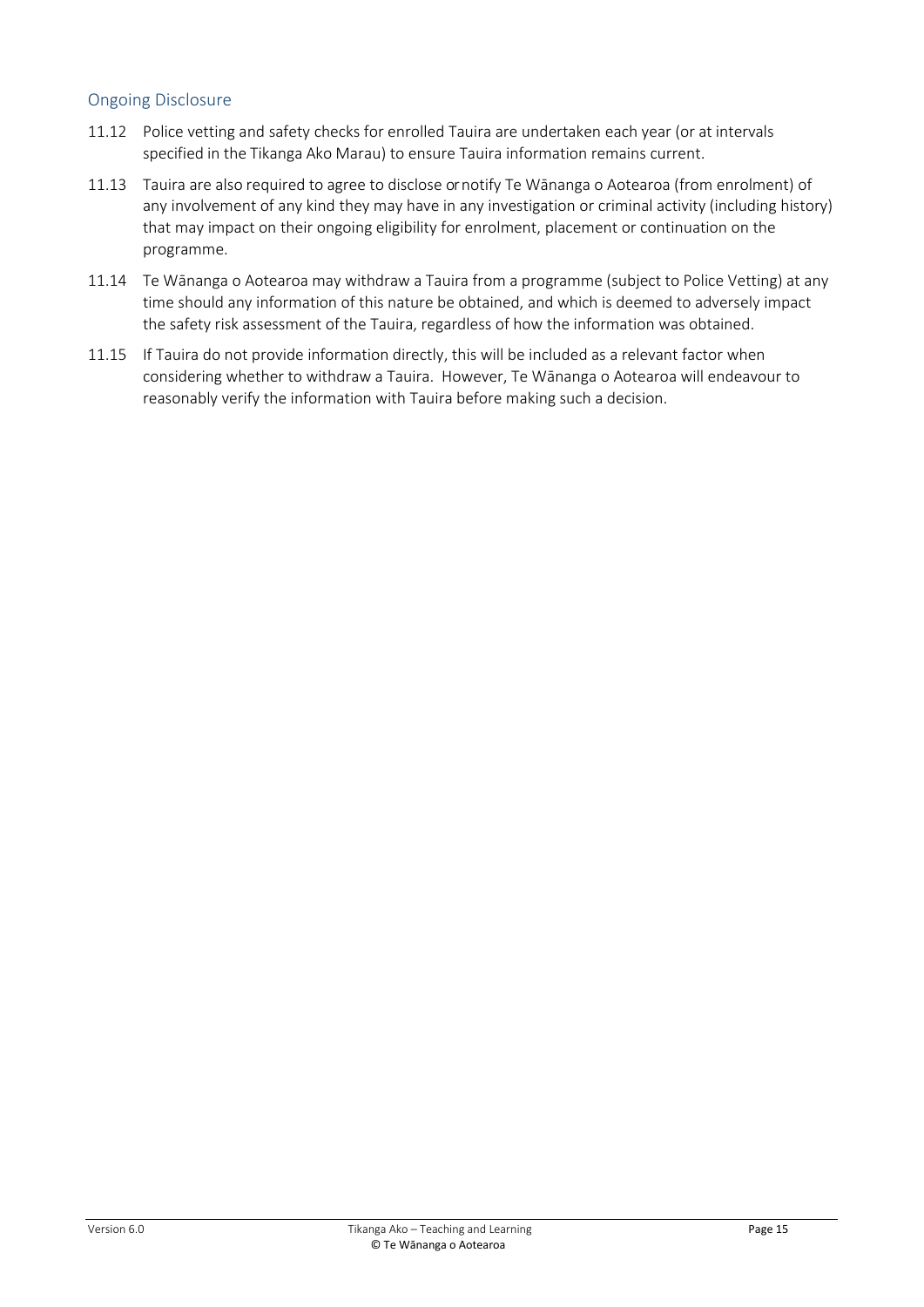### Āhurutanga

<span id="page-15-0"></span>*The constant acknowledgement that quality spaces mustbeclaimedandmaintainedto enable activities to be undertaken in an ethical andmeaningfulway.*

#### <span id="page-15-1"></span>12. Attendance Monitoring

- 12.1 Tauira are expected to meet the attendance requirements for their programme (as outlined in the Marau or Tauira programme information), including the need to participate in their programme.
- 12.2 Tauira who are unable to attend, must advise their Kaiako as soon as possible, and engage in processes to cover any missed programme activities or assessments. Ongoing absenteeism may result in an application for the Tauira to be withdrawn (*See Regulation 6. Withdrawals*).
- 12.3 Tauira attendance is monitored and reported by Kaiako using Attendance Registers, with the need for Tauira to personally sign or otherwise attest to, their attendance.
- 12.4 Attendance Registers must be kept up-to-date and be reported regularly to ensure compliance with programme and funding requirements.
- <span id="page-15-2"></span>13. Programme Monitoring and Reviews
- 13.1 Te Wānanga o Aotearoa is committed to the continual quality improvement of our programmes through a systematic approach to monitoring and reviews. Monitoring and reviews are undertaken as a collaborative approach to programme self-reflection, self-assessment and self-improvement.
- 13.2 Consistency Reviews demonstrate to NZQA, that graduates of Te Wānanga o Aotearoa programmes meet the graduate profile outcomes of the New Zealand Qualifications Framework for Levels 1- 6 qualifications. Te Wānanga o Aotearoa seeks a Sufficient/Consistent rating for every consistency review it undertakes. NZQA publishes the consistency review schedule bi-annually.
- 13.3 Programme Reviews are undertaken to provide opportunities for self-assessment and improvement, and include the following types:
	- a. quality reviews centred on a particular focus area or programme undertaken to meet any external quality assurance requirements,
	- b. tenured reviews undertaken on all programmes after the first year of delivery, and
	- c. cyclical reviews undertaken as part of Te Wānanga o Aotearoa programme review schedule.
- 13.4 Programme Monitoring is undertaken to provide evidence for, and give assurance to, stakeholders (including NZQA) in relation to programme implementation, including for degree and postgraduate programmes. Programme Monitoring also includes Tauira feedback (*See Regulation 10: Tauira Feedback*) in order to identify the opportunities, challenges and improvements required to ensure quality Tauira experiences and educational outcomes.
- <span id="page-15-3"></span>14. Moderation
- 14.1 Te Wānanga o Aotearoa commits to undertake moderation as a process that confirms Kaiako assessment decisions and judgments are fair, valid, and consistent. In addition, moderation aims to reduce variations of interpretation of an assessment and/or unit standard over time.
- 14.2 Te Wānanga o Aotearoa participates in moderation to give confidence to our Tauira that our Kaiako are making accurate and consistent judgements about Tauira assessment and/or performance. Moderation also facilitates collaboration between Kaiako to establish a shared understanding of what Quality Evidence looks like.
- 14.3 Moderation at Te Wānanga o Aotearoa will take indicators of best practice into consideration at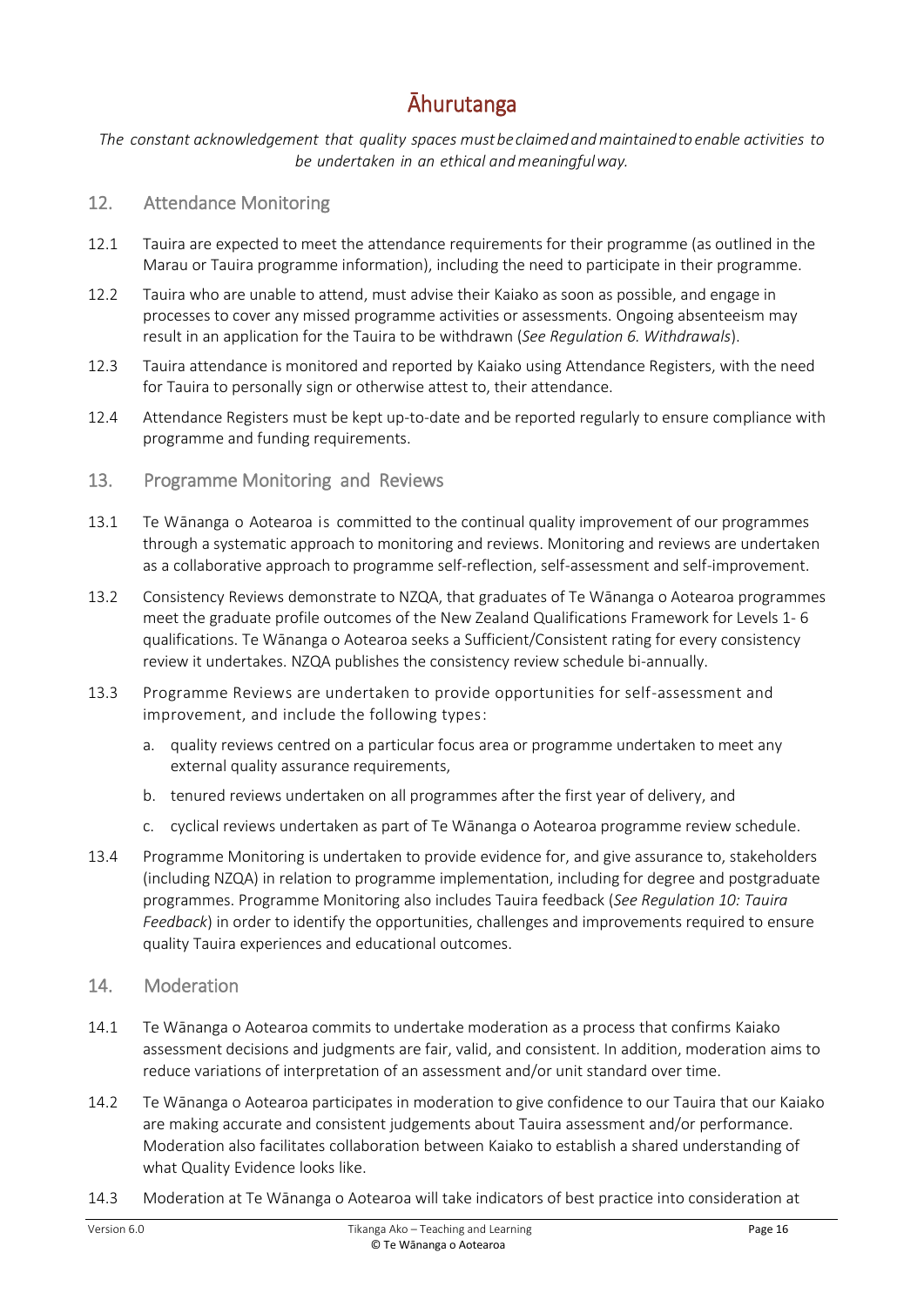every step, and align clearly to Ngā Takepū me Ngā Uara, in particular:

- a. A culture of professional dialogue, support and risk taking is fostered by Whanaungatanga, Āhurutanga and Kotahitanga, and through the establishment of Kāhui Ako – Communities of Best Practice in Teaching and Learning,
- b. An inquiry approach to moderation, best expressed through cluster moderation,
- c. The roles, responsibilities and expectations of Kaiako and Kairuruku are clearly defined. Kaimahi Hāpai are also an integral part of supporting Kaiako in their moderation,
- d. Planning and resourcing occurs in the first step in the Moderation process, laying out clear and consistent expectations for all who engage in moderation,
- e. Moderation provides opportunities for review, feedback and feedforward regarding assessment design and assessment and moderation practices.
- 14.4 Tauira assessment materials and other moderation related records will be kept and secured in accordance with external quality assurance or Tauira recordkeeping requirements.
- <span id="page-16-0"></span>15. Kaimahi relationships with Tauira
- 15.1 Kaimahi are expected to maintain professional relationships with Tauira. A personal relationship between a Kaimahi (and in particular a Kaiako) and a Tauira has the potential for, or could be perceived as, compromising the fundamental duties inherent in teaching and learning.
- 15.2 Kaiako have a responsibility to Tauira to assess their work fairly, objectively and consistently throughout the duration of their particular programme.
- 15.3 Depending on the circumstances, a Kaimahi having an intimate personal relationship with a Tauira may also be viewed as unethical. Relevant factors to consider when determining whether a Kaimahi has behaved unethically by entering into an intimate personal relationship with a Tauira includes, but are not limited to, the following:
	- a. Whether there is an imbalance of power or status,
	- b. If the relationship is detrimental to the Tauira,
	- c. Risks unacceptable disruption to the study or work or the living environment of the Tauira, or
	- d. Undermines the trust and confidence Te Wānanga o Aotearoa has in the Kaimahi.
- 15.4 An intimate personal relationship between a Kaimahi and a Tauira seriously risks taking advantage of the intrinsic trust, power and status differential implicit in the Kaimahi-Tauira relationship. Intimate personal relationships are relationships characterised by a significant level of intimacy between the participants and include situations involving sexual activity of any kind.
- 15.5 Te Wānanga o Aotearoa strongly discourages, and Kaimahi should avoid entering into, an intimate personal relationship with any Tauira, particularly a Tauira for whom they have responsibility or with whom they have involvement through any kind of activity with Te Wānanga o Aotearoa.
- 15.6 Where a Kaiako or Kaiwhakahaere Ako enters into or has an intimate personal or personal relationship with a Tauira, the relationship must be declared and managed as a conflict of interest.
- 15.7 Where a personal relationship between a Kaimahi and a Tauira creates a conflict of interest (including where an intimate personal relationship is not considered unethical), then that relationship must be declared and managed as a conflict of interest.
- 15.8 Kaimahi must adhere to conflict of interest processes to manage or remove the conflict of interest in the best way possible and in a transparent manner. For Kaiako, this may include not being involved in the supervision or assessment of that Tauira (where possible).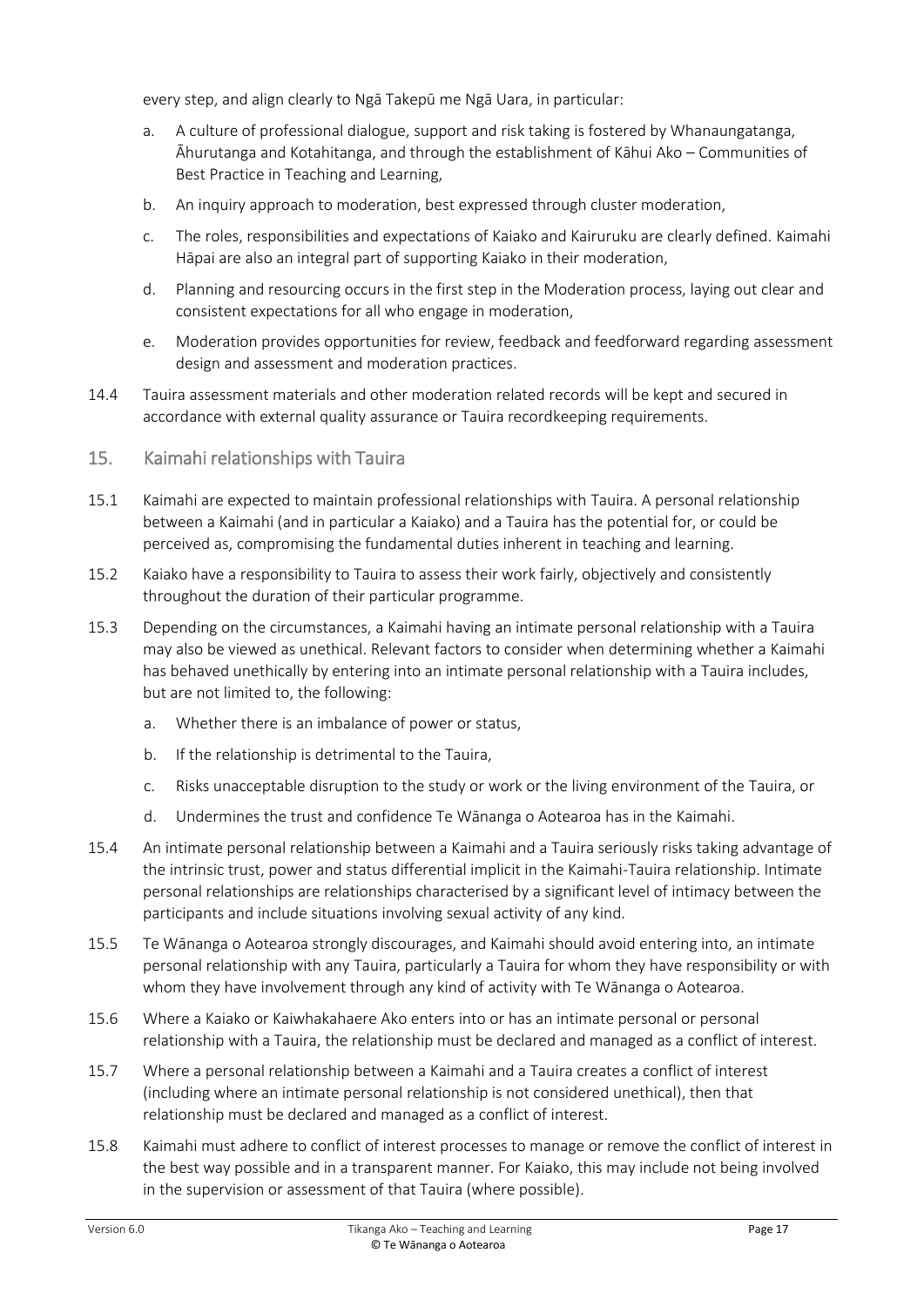#### <span id="page-17-0"></span>16. Educational Reviews and Appeals

- 16.1 Te Wānanga o Aotearoa is committed to providing a clear and transparent process for Tauira to challenge decisions made in relation to teaching and learning. Concerns that do not directly relate to Tikanga Ako are considered through the Tauira Complaints Process.
- 16.2 Tauira may request that a decision made in relation to teaching and learning be reconsidered by their Kaiako, who will provide feedback to the Tauira to clarify why the decision was made and may, if appropriate, revise their decision and or result.
- 16.3 Tauira who are not satisfied with the decision of the Kaiako, may apply for an Education Review to be undertaken by a Kaiarataki Ako (to provide teaching and learning expertise) and an analyst from Tiaki Kounga (to provide process expertise).
- 16.4 Education Reviews will solely investigate whether the process followed and judgement applied, by the Kaiako, in making the decision, was proper and appropriate, with recommendations being made for a decision by the Takiwā Academic Committee.
- 16.5 Aukaha Ako (as Convenors of Takiwā Academic Committees) will advise the Tauira of the outcome of the Review and the decision of the Takiwā Academic Committee, including any actions to be taken as a result.
- 16.6 Tauira who are not satisfied with the Education Review outcome, may then appeal the Review outcome to Te Rautiaki Mātauranga. The grounds for appeal will solely consider:
	- a. additional information that was not available to the Takiwā Academic Committee,
	- b. material defects in the application of the review and appeals process to the Tauira,
	- c. material irregularity in the conduct of assessments or in the resulting process.
- 16.7 Te Rautiaki Mātauranga may request additional information from the Tauira or Kaimahi in making its decision.
- 16.8 Te Rautiaki Mātauranga will advise the Tauira of the outcome of the appeal, including any actions to be taken as a result, with the decision of Te Rautiaki Mātauranga being final.
- <span id="page-17-1"></span>17. Tauira Privacy and Information Protection
- 17.1 Te Wānanga o Aotearoa is committed to protecting Tauira information and privacy, and will meet and comply with all applicable legislative requirements and Te Wānanga o Aotearoa policy (including for information available via online platforms).
- 17.2 Tauira information will only be released to a third party (except as provided for in the Terms and Conditions of Enrolment) upon receipt of written consent (or attestation) from the Tauira.
- 17.3 The recording and/or use of Tauira for audio or visual purposes must be properly approved by Takiwā senior management, and comply with Te Wānanga o Aotearoa Privacy policy.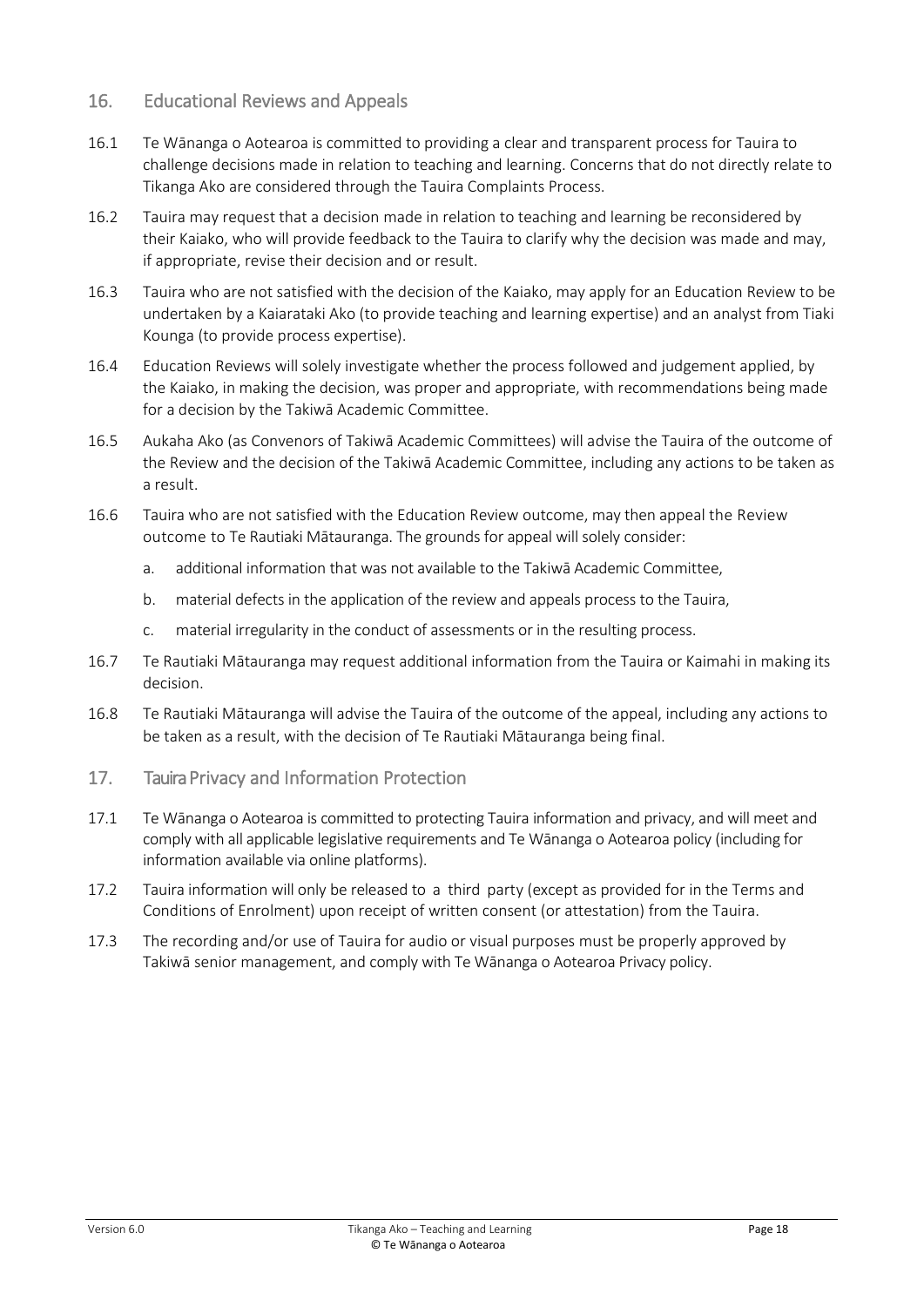### Koha

<span id="page-18-0"></span>*The constant acknowledgement that valued contributions are to be given and received responsibly.*

#### <span id="page-18-1"></span>18. Assessment

- 18.1 Provisions for Aromatawai (assessment) including any related methodology or tasks will be included in the Marau for each programme.
- 18.2 Assessments may be competency or achievement based and consider evidence of performance, knowledge and understanding of the learning outcomes of the programme.
- 18.3 All assessments will be pre-moderated before first delivery to ensure alignment with the learning outcomes.
- 18.4 In preparation for assessment, Tauira should utilise all programme learning resources and materials including any online tools or platforms which assist, support and monitor programme learning.
- 18.5 Written advice regarding themethod of assessmentwill also be included in Tauira programme information.
- 18.6 Assessments must be presented according to assessment conditions and any material presented by the Tauira for assessment must be the work of the Tauira or appropriately referenced.
- <span id="page-18-2"></span>19. Assessment in Te Reo Māori
- 19.1 Tauira may use Te Reo Māori in assessments and Te Wānanga o Aotearoa will make available an assessor with the required subject matter expertise and the required proficiency in Te Reo Māori.
- 19.2 Where no assessor with the subject matter expertise and/or proficiency in Te Reo Māori is immediately available, Kaiako in consultation with their Kaiwhakahaere Ako, will provide for a Kaimahi with proficiency in Te Reo Māori to assist the Kaiako with the assessment. This approach must be approved by the Aukaha Ako and Kairuruku (for the programme) before being undertaken.
- <span id="page-18-3"></span>20. Results
- 20.1 Tauira will receive results of assessments within timeframes as specified in the Marau and as may be referenced in the Tauira programme information. If no timeframe is specified, then results should be received within 1 month of the assessment date. Kaiako will notify Tauira of any delay in the marking of assessments.
- 20.2 For competency-based assessment, results are generally reported as follows:

| ACH-Achieved                               | Tauira has successfully achieved the evidence<br>requirements / performance criteria of the<br>assessment. |  |
|--------------------------------------------|------------------------------------------------------------------------------------------------------------|--|
| $YTA - Yet to Achieve$                     | Tauira has yet to achieve the evidence<br>requirements / performance criteria of the<br>assessment.        |  |
| <b>CC</b> - Cross Credit                   |                                                                                                            |  |
| <b>CT</b> - Credit Transfer                | See Credit Recognition                                                                                     |  |
| <b>RPL</b> - Recognition of Prior Learning |                                                                                                            |  |

20.3 Achievement based assessments for degree programmes are generally reported as follows: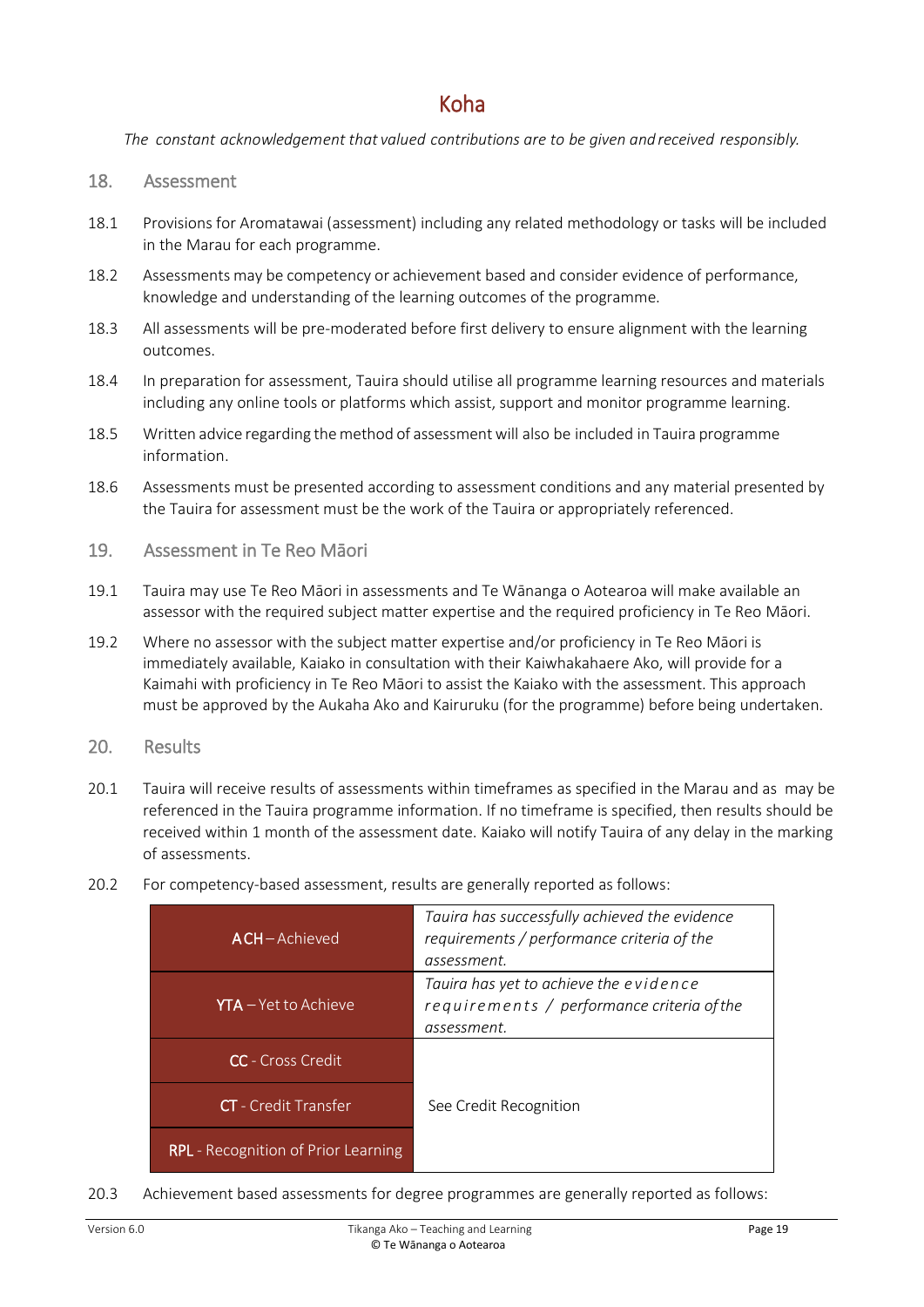| Grade                                                                                                       | <b>Letter Grading</b> | Mark(%)        |  |  |
|-------------------------------------------------------------------------------------------------------------|-----------------------|----------------|--|--|
| Achieved with Excellence                                                                                    | $A+$                  | $90\% - 100\%$ |  |  |
| Achieved with Excellence                                                                                    | A                     | 85% - 89%      |  |  |
| Tauira has met all evidence requirements / performance criteria to grant the kōnae<br>ako, with Excellence. |                       |                |  |  |
| Achieved with Merit                                                                                         | A-                    | 80% - 84%      |  |  |
| Achieved with Merit                                                                                         | B+                    | 75% - 79%      |  |  |
| Achieved with Merit                                                                                         | B                     | 70%-74%        |  |  |
| Tauira has met all evidence requirements / performance criteria to grant the kōnae<br>ako with Merit.       |                       |                |  |  |
| Achieved                                                                                                    | $B -$                 | 65% - 69%      |  |  |
| Achieved                                                                                                    | $C+$                  | $60\% - 64\%$  |  |  |
| Achieved                                                                                                    | C                     | 55%-59%        |  |  |
| Achieved                                                                                                    | $C-$                  | $50\% - 54\%$  |  |  |
| Tauira has successfully achieved the evidence requirements / performance criteria of<br>the assessment.     |                       |                |  |  |
| YTA-Yet to achieve:                                                                                         |                       |                |  |  |
| Tauira has yet to achieve the evidence requirements / performance criteria of this<br>assessment.           |                       |                |  |  |

20.4 National Achievement standard results will be reported in accordance with NZQA requirements.

- 20.5 Takiwā Academic Committees are responsible for approving the final results for Tauira and programmes (*See Regulation 23: Awards and Graduation*).
- <span id="page-19-0"></span>21. Extension
- 21.1 Extensions to complete assessments may be requested and/or applied for by Tauira.
- 21.2 Tauira who are unable to meet the due date for an individual assessment may request an extension from their Kaiako.
- 21.3 Tauira may apply for extensions beyond the programme completion date, for a period of no more than 10% of the programme length, which must be approved by the Kaiako and the Kaiwhakahaere Ako.
- 21.4 Tauira granted an extension will be awarded no higher than an 'achieved' result, with up to three extensions being available in any one programme year.
- <span id="page-19-1"></span>22. Re-submission / Re-assessment
- 22.1 Tauira who do not successfully achieve an assessment will be able to resubmit the assessment or be re-assessed, as specified in the Marau, and as may be referenced in Tauira programme information. If no re-submission or re-assessment provision is specified in the Marau (i.e. the number of reassessments a Tauira may undertake), then Tauira will be allowed two re-assessment or resubmission opportunities.
- 22.2 Kaiako will provide written feedback to Tauira, who are eligible for re-submission or re-assessment, indicating areas for improvement.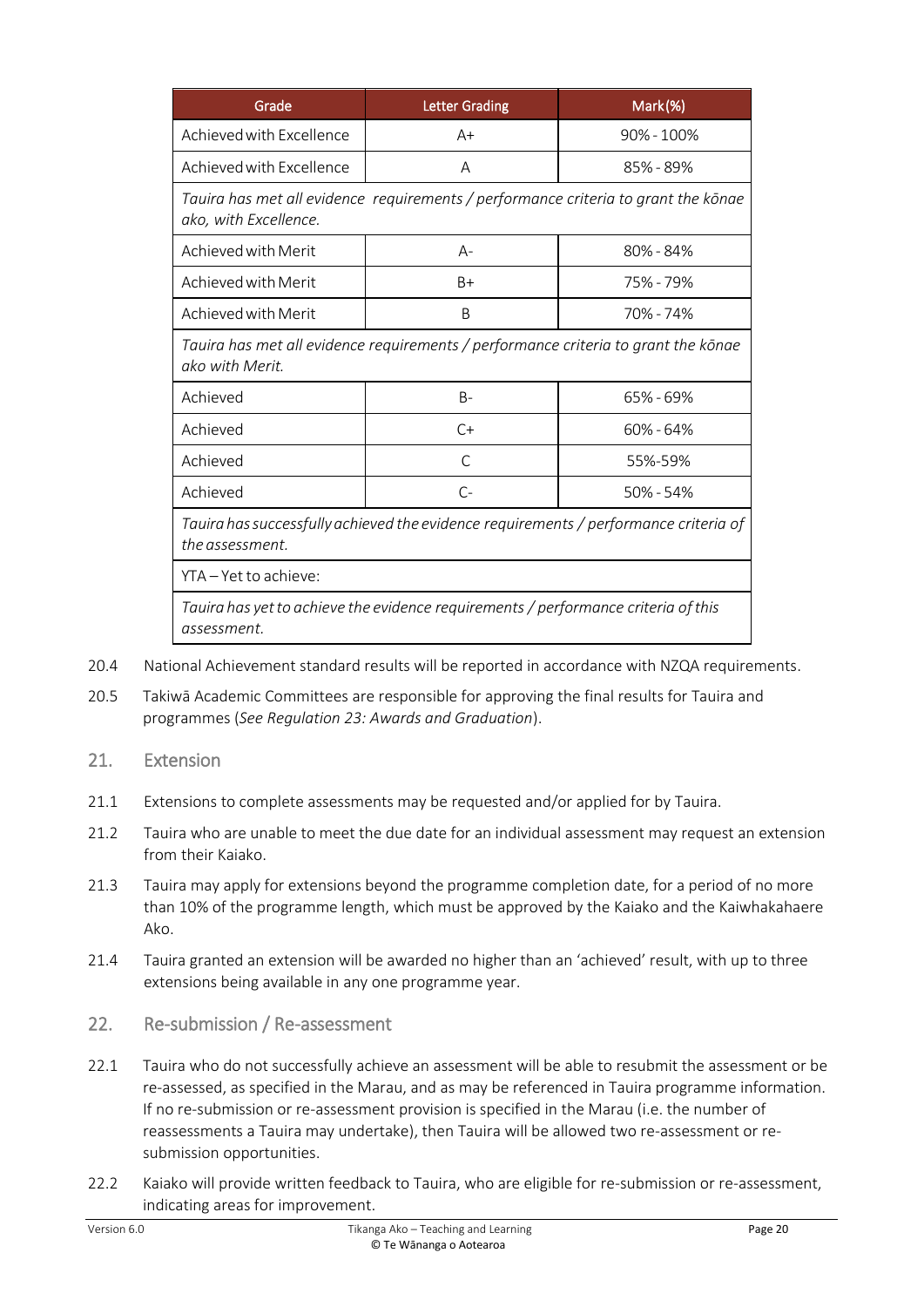#### <span id="page-20-0"></span>23. Awards and Graduation

- 23.1 Te Rautiaki Mātauranga has delegated authority from Te Mana Whakahaere to grant awards for Te Wānanga o Aotearoa. Every degree, diploma and certificate will be awarded subject to a resolution of Te Rautiaki Mātauranga.
- 23.2 An award will be granted to Tauira who have successfully met all the requirements of the qualification or programme.
- 23.3 Tauira Registry at Takiwā will provide Takiwā Academic Committees with the names of those Tauira qualified to receive awards, for the Takiwā Academic Committee to endorse, before being submitted to Tauira Registry at Te Puna Mātauranga.
- 23.4 Tauira Registry at Te Puna Mātauranga is responsible for ensuring that the names of all Tauira qualified to receive awards are submitted to Te Rautiaki Mātauranga for approval, before the awards are granted or otherwise conferred. Awards may not be granted or otherwise conferred without the approval of Te Rautiaki Mātauranga.
- 23.5 Tohu and results may be withheld if the Tauira has any fees or charges or resources or property (including from the library) outstanding to Te Wānanga o Aotearoa. Tauira will also be unable to participate in any graduation ceremony, until all outstanding fees or charges are paid (or arrangements made for payment), and/or property or resources returned.

#### <span id="page-20-1"></span>Posthumous Award

- 23.6 Te Wānanga o Aotearoa may award qualifications (including tohu) or otherwise recognise programme completions posthumously.
- 23.7 If the death of a Tauira occurs after the Tauira has met all the requirements for the grant of an award, then the grant of the tohu (and related obligations as applicable) are unaffected.
- 23.8 If the death of a Tauira occurs before meeting all the requirements for the grant of an award, an application may be made for an award to be made posthumously.
- 23.9 For a posthumous award to be considered the following criteria must be met:
	- a. Certificates and diploma the Tauira has successfully completed 75% of the programme.
	- b. Degrees the Tauira was enrolled in the final year of the degree.
- 23.10 All applications must be supported by evidence to demonstrate the criteria has been met and that the Tauira had been progressing successfully toward completing all requirements.
- 23.11 Applications for posthumous awards are considered and decided at the discretion of Te Rautiaki Mātauranga on a case-by-case basis, with any decision being final.
- <span id="page-20-2"></span>24. Academic and Tauira Recordkeeping

#### <span id="page-20-3"></span>Tauira Academic Records

- 24.1 Academic records are distributed to Tauira prior to graduation by Tauira Registry at Te Puna Mātauranga. Tohu will be distributed to Tauira at their graduation ceremony.
- 24.2 Tauira who do not attend graduation will have their tohu sent to their last known address within a month of their graduation ceremony. If there is no known address, then the tohu (and academic record) will be available to the Tauira, at the Takiwā, for up to 12 months, from the date of their graduation ceremony.
- 24.3 Tohu (and academic records) for Tauira, which remain uncollected after the 12 months, can be destroyed or otherwise securely disposed of.
- 24.4 Tohu may also be revoked by approval of Te Rautiaki Mātauranga.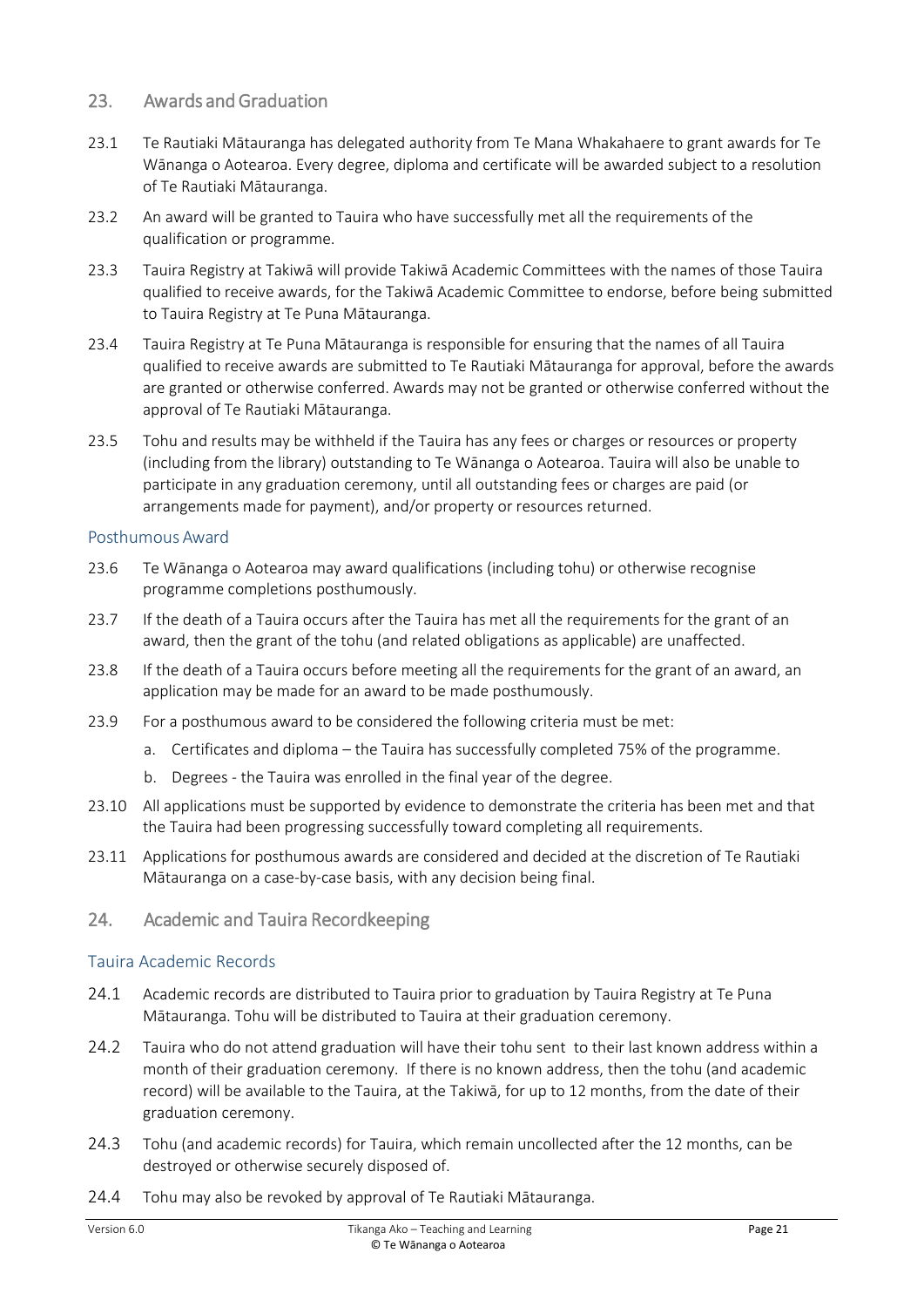#### <span id="page-21-0"></span>Tauira Records Management

- 24.5 Te Wānanga o Aotearoa will retain records relating to Tauira enrolment and learner assessment, in keeping with its obligations under the Public Records Act 2005, Tertiary Education Commission Funding Conditions, and New Zealand Qualification Authority Rules.
- 24.6 All records pertaining to Tauira enrolments, assessment and results (and including those in the Kaiako File Box and Class File Box), must be retained as provided for under the Te Wānanga o Aotearoa Classification Schedule (for Records Management).
- 24.7 Other documentation (which does not relate to Tauira enrolments, assessment and results) must be kept at Takiwā and may be destroyed twelvemonths after completion of the programme or qualification.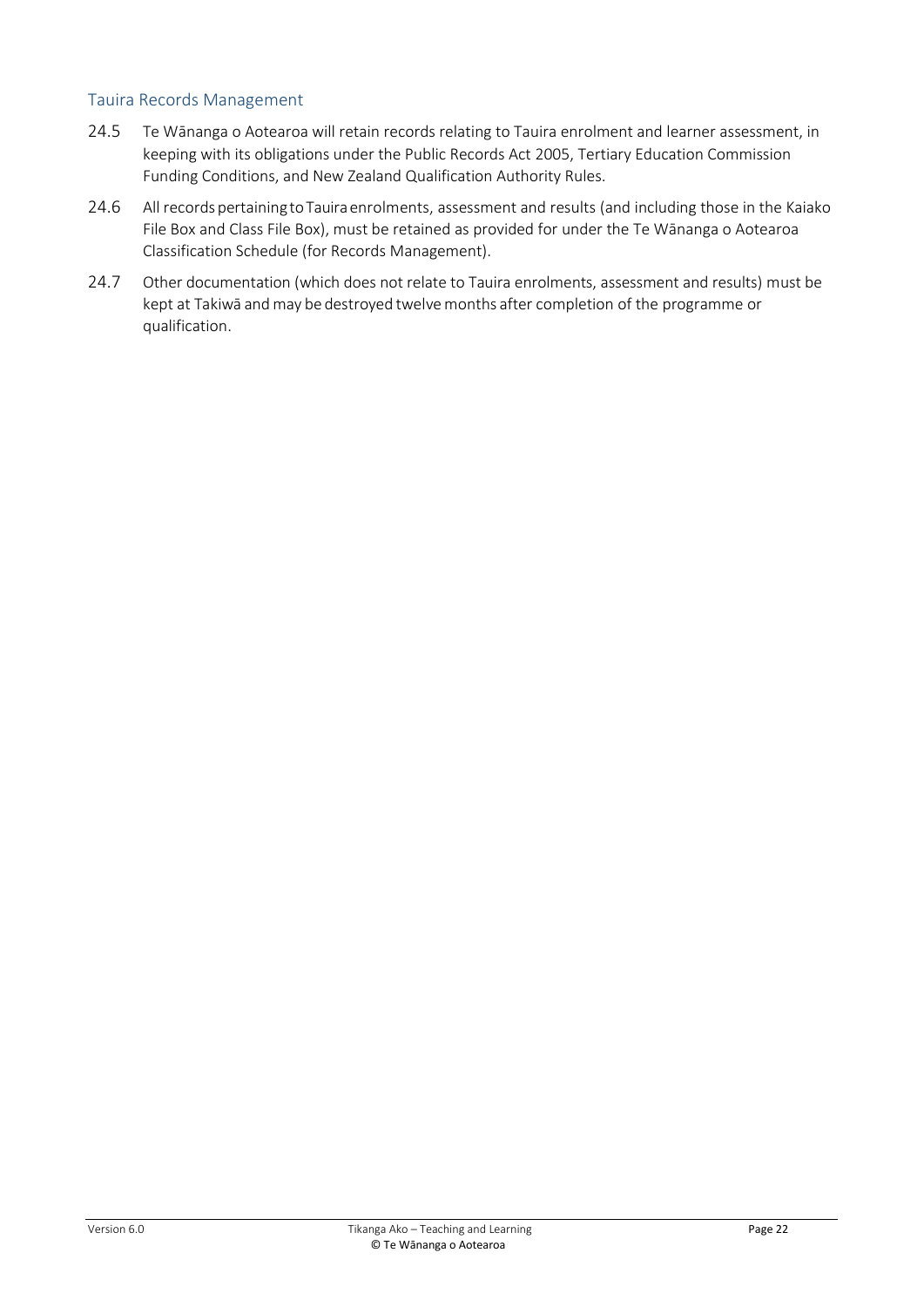## Papakupu

<span id="page-22-0"></span>

| Assessment            | The process of gathering and judging evidence in order to decide whether                                                                  |  |  |  |
|-----------------------|-------------------------------------------------------------------------------------------------------------------------------------------|--|--|--|
|                       | a person has achieved a standard or objective.                                                                                            |  |  |  |
| Completion            | The final outcome of a programme. It is a measure of whether Tauira                                                                       |  |  |  |
|                       | succeed in meeting all the programme requirements as specified in the                                                                     |  |  |  |
|                       | curriculum document.                                                                                                                      |  |  |  |
| Credit                | Refers to the numerical value assigned to a konae, module, unit standard,                                                                 |  |  |  |
|                       | which represents the estimated time needed for a typical Tauira to                                                                        |  |  |  |
|                       | demonstrate that all specified outcomes have been met.                                                                                    |  |  |  |
| <b>Cut-Off Period</b> | The period of time covering 10% of the total number of weeks of a                                                                         |  |  |  |
|                       | programme's duration from the start date of the Tauira.                                                                                   |  |  |  |
| Enrolment             | For the purposes of Tikanga Ako, the formal approval and acceptance of                                                                    |  |  |  |
|                       | a Tauira to study at Te Wānanga o Aotearoa after having met all the                                                                       |  |  |  |
|                       | enrolment eligibility and entry criteria<br>A ceremony that acknowledges and awards Tauira who have met all                               |  |  |  |
| Graduation            | requirements and achievement standards of their programme of study.                                                                       |  |  |  |
| Home Based            | The delivery of a programme through extramural learning with assessment                                                                   |  |  |  |
| Learning              | by Kaitiaki.                                                                                                                              |  |  |  |
|                       | All persons employed by, seconded to, volunteering to, and authorised                                                                     |  |  |  |
| Kaimahi               | contractors of Te Wānanga o Aotearoa.                                                                                                     |  |  |  |
| Kaiako                | For the purposes of Tikanga Ako, the person responsible for teaching,                                                                     |  |  |  |
|                       | tutoring, and or assessing for a programme, including for Home Based                                                                      |  |  |  |
|                       | Learning.                                                                                                                                 |  |  |  |
| Kaiwhakahaere Ako     | Manager Educational Delivery.                                                                                                             |  |  |  |
| Kaiarataki Ako        | Lead Educational Delivery.                                                                                                                |  |  |  |
| Marau                 | Curriculum documents.                                                                                                                     |  |  |  |
| <b>NSN</b>            | National Student Number - A unique identifier used as a form of                                                                           |  |  |  |
|                       | identification for a Tauira enrolled on a programme, with reference to the                                                                |  |  |  |
|                       | National Student Index (NSI).                                                                                                             |  |  |  |
| <b>NZQA</b>           | New Zealand Qualifications Authority.                                                                                                     |  |  |  |
| Programme             | A prescribed set of unit standards, konae, courses or modules offered                                                                     |  |  |  |
|                       | towards a qualification for which a certificate, diploma or degree may be                                                                 |  |  |  |
|                       | awarded.                                                                                                                                  |  |  |  |
| <b>Student Portal</b> | For the purposes of Tikanga Ako, the online resource that provides                                                                        |  |  |  |
|                       | programme, learner and organizational information to Tauira, which                                                                        |  |  |  |
|                       | includes the Te Wānanga o Aotearoa Website and other secure learner                                                                       |  |  |  |
|                       | platforms as available (e.g. iAkoranga).                                                                                                  |  |  |  |
| <b>Tauira</b>         | For the purposes of Tikanga Ako, all persons currently enrolled in Te                                                                     |  |  |  |
|                       | Wānanga o Aotearoa programmes and courses, leading to a qualification.                                                                    |  |  |  |
| Tohu                  | Award Certificate. The document awarded to Tauira by Te Wānanga o<br>Aotearoa as evidence of successfully completing the requirement of a |  |  |  |
|                       | qualification or programme.                                                                                                               |  |  |  |
| Tumu                  | <b>Executive Director</b>                                                                                                                 |  |  |  |
|                       |                                                                                                                                           |  |  |  |
| Te Rautiaki           | The Academic Board of Te Wānanga o Aotearoa established by Te Mana<br>Whakahaere pursuant to Section 182 of the Education Act 1989.       |  |  |  |
| Mātauranga            |                                                                                                                                           |  |  |  |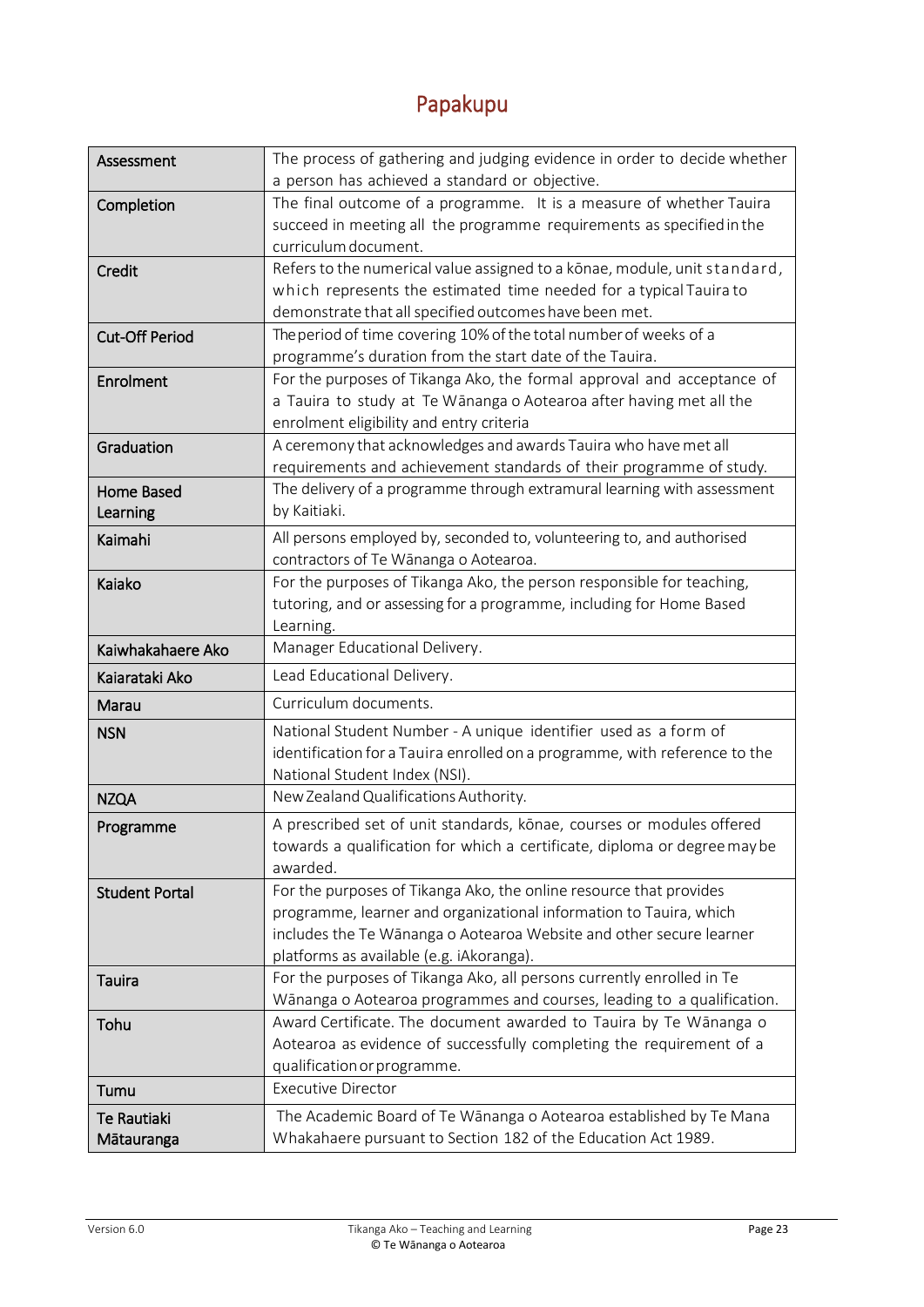# Tikanga Here Index

<span id="page-23-0"></span>

| <b>Regulation</b>                                  |                                                                      | <b>Tikanga Here</b>                                            |                                                                                 |  |
|----------------------------------------------------|----------------------------------------------------------------------|----------------------------------------------------------------|---------------------------------------------------------------------------------|--|
| Tauira Recruitment, Induction and<br>1.            |                                                                      | $\bullet$                                                      | <b>Engagement of Prospect</b>                                                   |  |
|                                                    | Engagement                                                           | <b>Tauira Induction and Orientation Procedure</b><br>$\bullet$ |                                                                                 |  |
| 2.                                                 | Enrolment                                                            | Enrolment - In Person<br>$\bullet$                             |                                                                                 |  |
|                                                    |                                                                      |                                                                | <b>Enrolment - Online Applications</b>                                          |  |
|                                                    |                                                                      |                                                                | Re-enrolments - In Person and Home Based<br>Learning                            |  |
|                                                    |                                                                      |                                                                | <b>Tauira Identification Cards</b>                                              |  |
| 3.                                                 | Change of Enrolment                                                  | ٠                                                              | Changes to Tauira Enrolments and Personal<br>Details                            |  |
|                                                    |                                                                      |                                                                | <b>Tauira Transfer Procedure</b>                                                |  |
| 4.                                                 | Re-Enrolment to Complete a<br>Programme                              | $\bullet$                                                      | Re-Enrolment to Complete a Programme<br>Procedure                               |  |
| 5.                                                 | Credit Recognition and Transfer and<br>Recognition of Prior Learning | $\bullet$                                                      | Recognition of Prior Learning / Credit Transfers<br>and Cross Credits Procedure |  |
| Withdrawals (including Early<br>6.<br>Withdrawals) |                                                                      | $\bullet$                                                      | Tauira Withdrawals Procedure                                                    |  |
|                                                    |                                                                      | $\bullet$                                                      | <b>Tauira Refunds Procedure</b>                                                 |  |
|                                                    |                                                                      | $\bullet$                                                      | Refunds - Exceptional Circumstances Procedure                                   |  |
| 7.                                                 | <b>Compassionate Consideration</b>                                   |                                                                | <b>Compassionate Consideration Procedure</b>                                    |  |
| 8.                                                 | <b>Expectations of Tauira Behaviour</b>                              | $\bullet$                                                      | Tauira Behaviour Code of Practice                                               |  |
| 9.                                                 | <b>Assessment Misconduct</b>                                         | Assessment Misconduct Procedure<br>$\bullet$                   |                                                                                 |  |
|                                                    | 10. Tauira Feedback                                                  |                                                                | Tauira Feedback Code of Practice                                                |  |
|                                                    |                                                                      |                                                                | Tauira Feedback Procedure                                                       |  |
|                                                    | 11. Police Vetting and Safety Checks                                 | $\bullet$                                                      | <b>Police Vetting Procedure</b>                                                 |  |
|                                                    | 12. Attendance Monitoring                                            | $\bullet$                                                      | Attendance Monitoring - 101 SISS                                                |  |
|                                                    | 13. Programme Monitoring and Reviews                                 | $\bullet$                                                      | Ngā Whetū Arataki - Programme Monitoring and<br><b>Evaluation Framework</b>     |  |
|                                                    |                                                                      | $\bullet$                                                      | Aroturuki - Degree and Post Graduate<br><b>Programme Monitoring Framework</b>   |  |
|                                                    |                                                                      |                                                                | <b>Consistency Review Guidelines</b>                                            |  |
|                                                    |                                                                      |                                                                | Programme Review Procedure                                                      |  |
|                                                    | 14. Moderation                                                       |                                                                | <b>Moderation Framework</b>                                                     |  |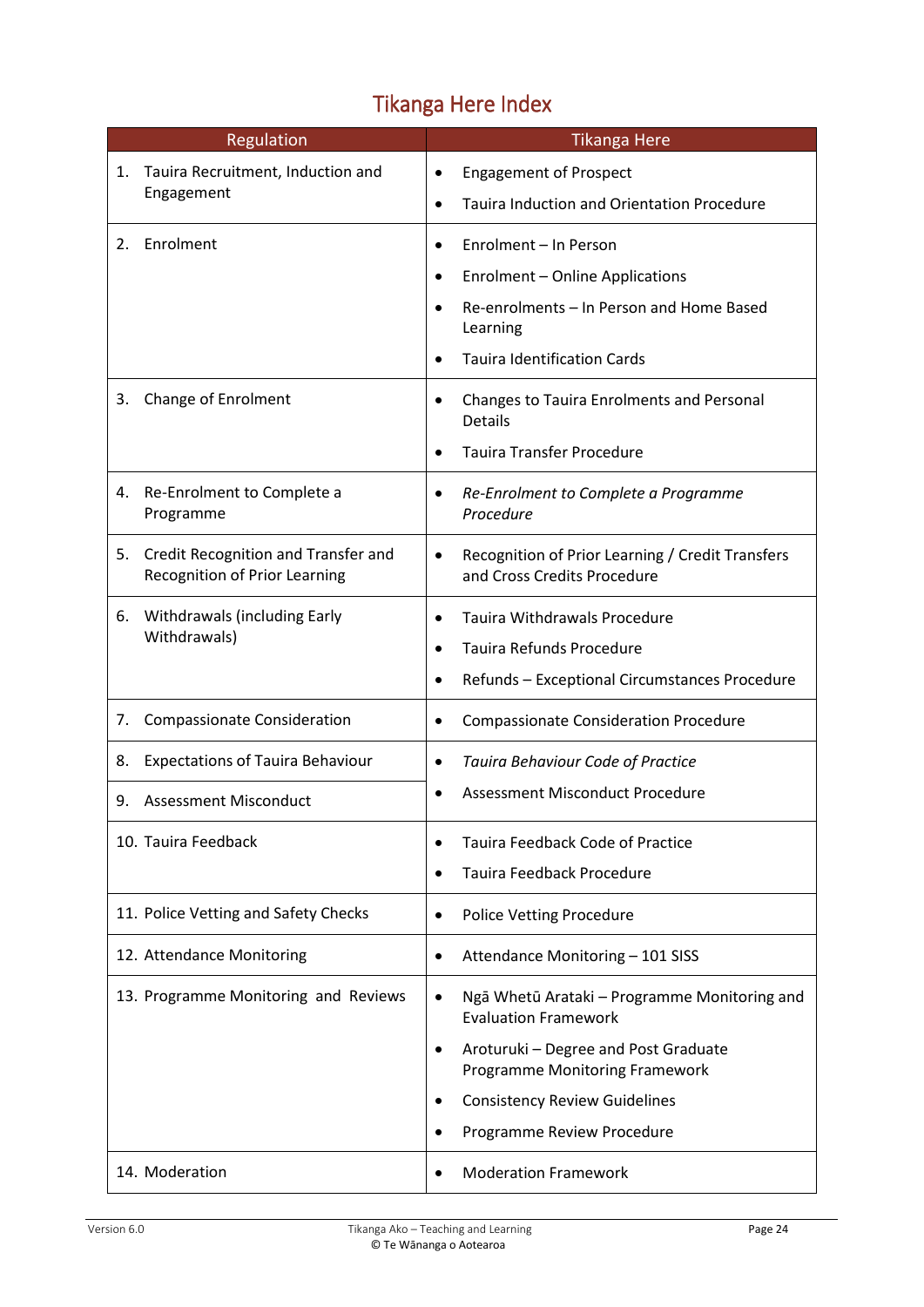|                                                  | <b>Cluster Moderation Procedure</b><br>$\bullet$                            |  |
|--------------------------------------------------|-----------------------------------------------------------------------------|--|
|                                                  | <b>External Post-Assessment Moderation Procedure</b><br>$\bullet$           |  |
|                                                  | <b>Internal Post-Assessment Moderation Procedure</b><br>$\bullet$           |  |
|                                                  | <b>Pre-Assessment Moderation Procedure</b>                                  |  |
| 15. Kaimahi relationships with Tauira            | Declaration of Relationship Procedure<br>$\bullet$                          |  |
| 16. Educational Reviews and Appeals              | <b>Educational Review and Appeals Procedure</b><br>$\bullet$                |  |
| 17. Tauira Privacy and Information<br>Protection | Tauira Information and Identity Protection Code<br>$\bullet$<br>of Practice |  |
|                                                  | Release of Tauira Information Procedure                                     |  |
| 18. Assessment                                   | Assessment Submission and Resubmission<br>$\bullet$<br>Procedure            |  |
| 19. Results                                      | Recording of Tauira Achievement on 101 SISS                                 |  |
| 20. Extension                                    | <b>Tauira Extensions</b>                                                    |  |
| 21. Re-submission/Re-assessment                  |                                                                             |  |
| 22. Awards and Graduation                        | <b>Tauira Graduations Procedure</b><br>$\bullet$                            |  |
|                                                  | <b>Graduation Ceremonies Code of Practice</b><br>٠                          |  |
|                                                  | <b>Graduation Reprints and Posthumous Award</b><br>$\bullet$<br>Procedure   |  |
|                                                  | Revoking a Tohu Procedure                                                   |  |
| 23. Academic and Tauira Recordkeeping            | Kaiako File Box Management Guidelines<br>$\bullet$                          |  |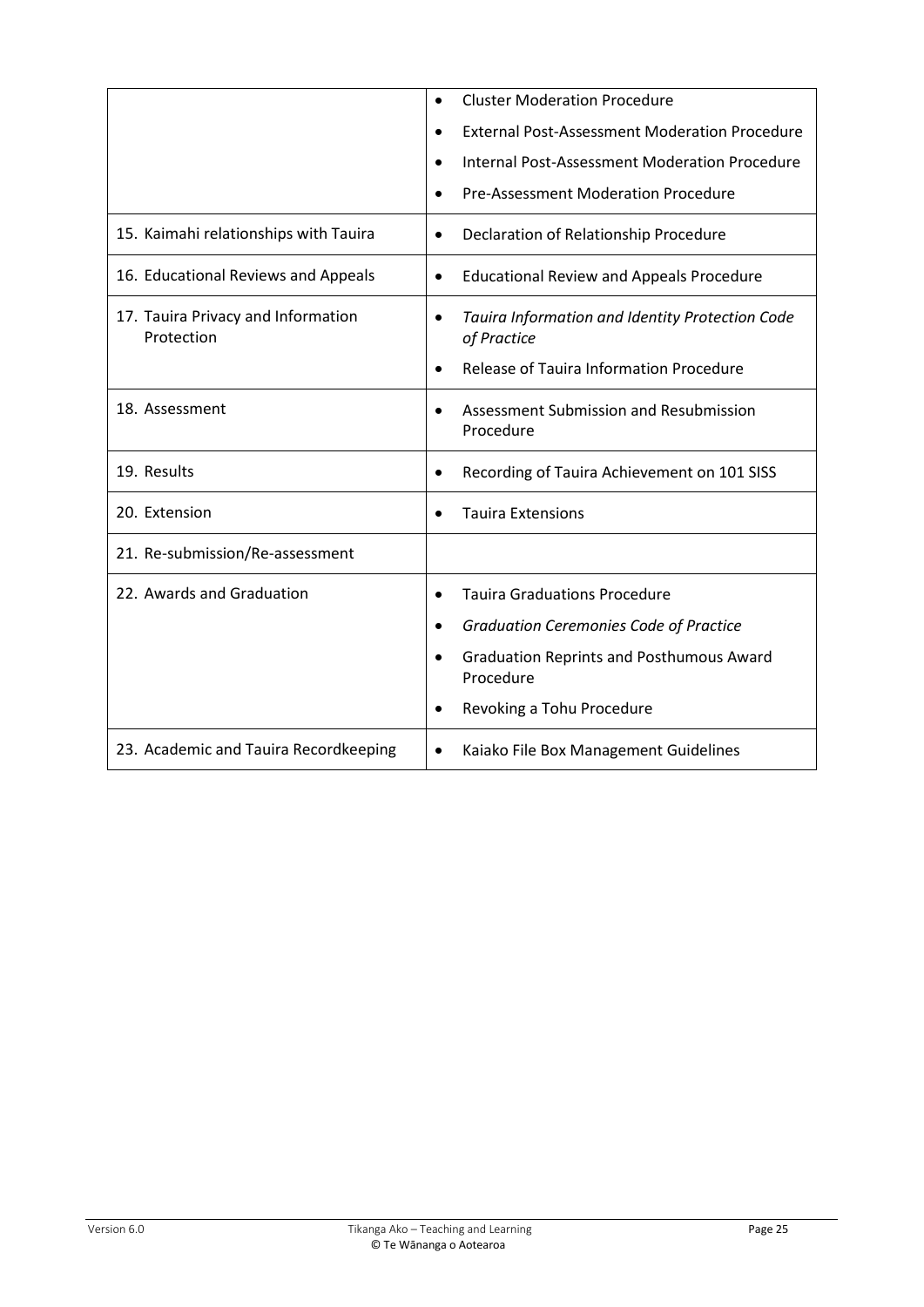### Appendix 1: Specific Responsibility Reference Summary

#### Te Rautiaki Mātauranga

- <span id="page-25-1"></span><span id="page-25-0"></span>• Tikanga Ako Application
- Te Mata Whāiti Kuhu
- Educational Reviews and Appeals
- Awards and Graduations
- Posthumous Awards
- <span id="page-25-2"></span>Tauira Academic Records (Revocation of Award)

#### Tumu

<span id="page-25-3"></span>• Tikanga Here

#### Kairuruku

- **•** Credit Recognition
- Tauira Feedback
- Moderation
- <span id="page-25-4"></span>Assessment in Te Reo Māori

#### Takiwā Academic Committees

- Enrolment (additional part-time programmes)
- Re-enrolment to Complete
- Credit Recognition
- Compassionate Consideration
- Educational Reviews and Appeals
- Results
- <span id="page-25-5"></span>Awards and Graduations

#### Aukaha

- Enrolment (Rangatahi Enrolments)
- Educational Reviews and Appeals
- <span id="page-25-6"></span>Assessment in Te Reo Māori

#### Kaiarataki Ako

- Re-enrolment to Complete
- <span id="page-25-7"></span>Educational Reviews and Appeals

#### Kaiako

- Rangatahi Enrolments
- Tauira Feedback
- **•** Attendance Monitoring
- Moderation
- Kaimahi Relationships with Tauira
- **•** Educational Reviews and Appeals
- Assessment in Te Reo Māori
- Results
- Extensions
- Resubmissions
- Tauira Records Management